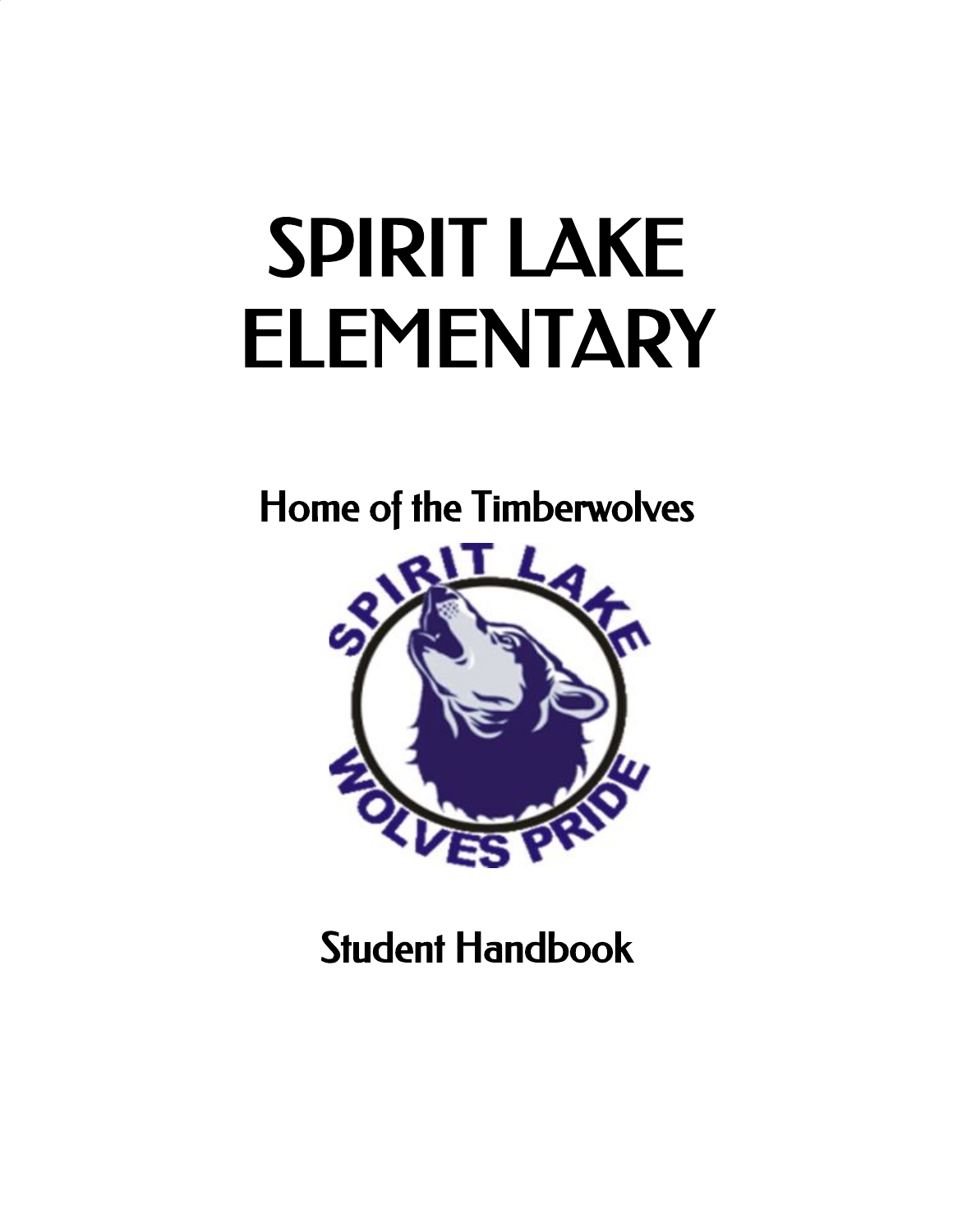Dear Spirit Lake Families,

Welcome back to our returning families and a warm welcome to our families who are new to Spirit Lake Elementary. Our small, neighborhood school is an excellent choice for giving your child a safe place to learn and make friends. You have placed your child in the care of competent and caring staff. I look forward to this school year and working with each of you as a partner in your child's education.

This handbook is one way to offer you important information regarding the policies and procedures at Spirit Lake Elementary. These policies and procedures are common to all Lakeland Elementary Schools. I would like to ask you to read through this handbook with your child and discuss the contents. If you have any questions or concerns, please don't hesitate to call us here at the office.

Beyond these policies and procedures is the positive climate we create together here at SLE. Students learn to HOWL here and every student has a chance to become a "self-manager". Through goal setting that involves our character education focus, students earn privileges for making positive choices. In case you are new, HOWL stands for:

**H**ave respect for everyone **O**perate responsibly **W**ork to do your best **L**earn and play safely

We believe all children have the right to come to school, be safe, and learn in a caring environment.

I encourage you to meet your child's teacher and become involved in our school through any of our volunteer opportunities. The whole staff and I look forward to helping the students have a successful experience.

We look forward to this school year and appreciate you going over this handbook with your child. Thank you for your support.

Sincerely,

Kristie Mitchell Principal

# SLE Timberwolves HOWL for Success!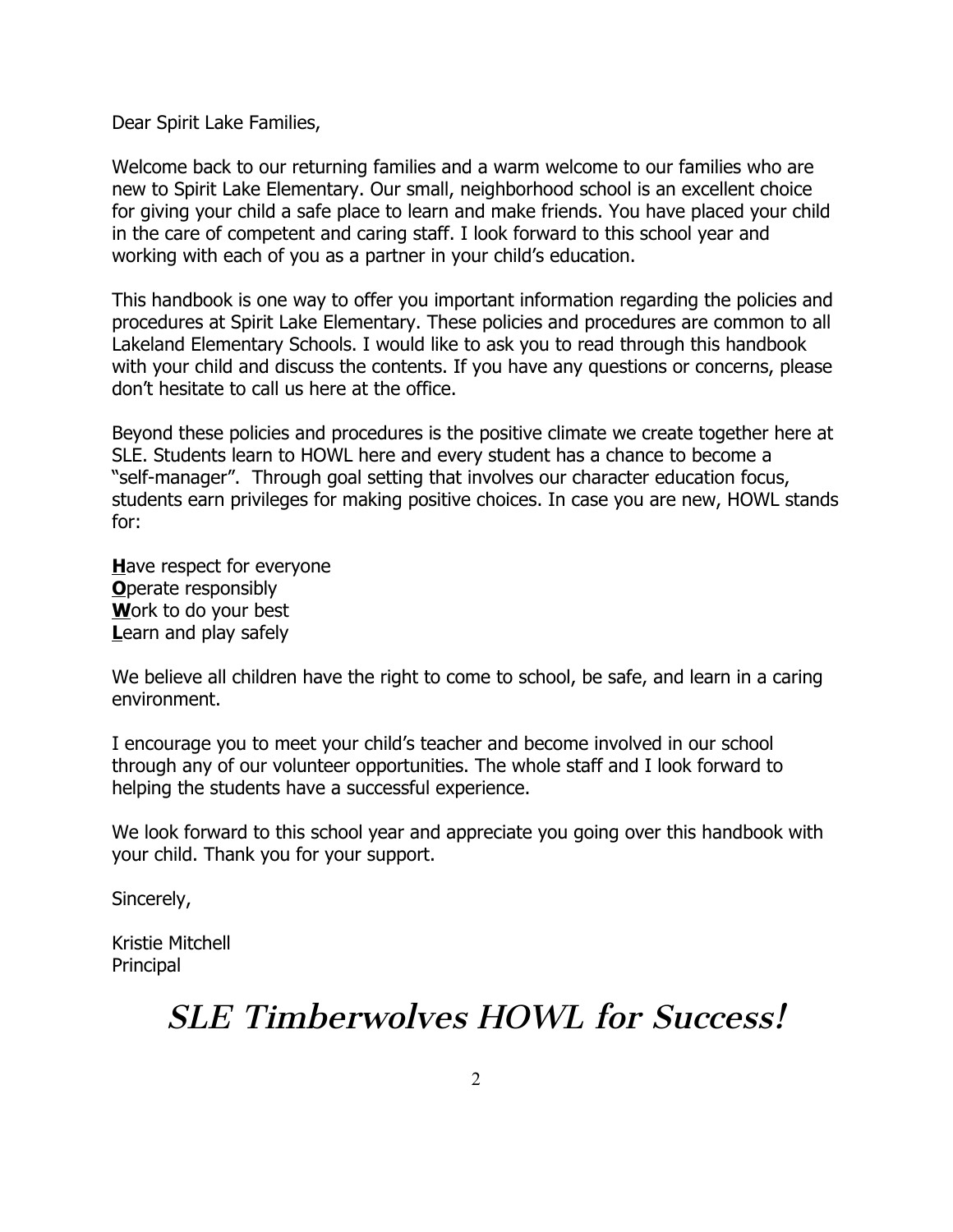# Please click here to read [through](https://mail.google.com/mail/u/0/?tab=rm#inbox/FMfcgxwJXVMfdtMzhZDPdGDQlLhRKDvV?projector=1) our 2020-2021 [Reopening](https://drive.google.com/file/d/10GhQFp1vjE7-KCiwel_N80FoHHPsrRPu/view?usp=sharing) Plan

Click here for District Calendar for [2020-2021](https://resources.finalsite.net/images/v1587402057/lakeland272org/g6zkjyi8dgciumwd6m8f/2020-2021ApprovedCalendar.pdf)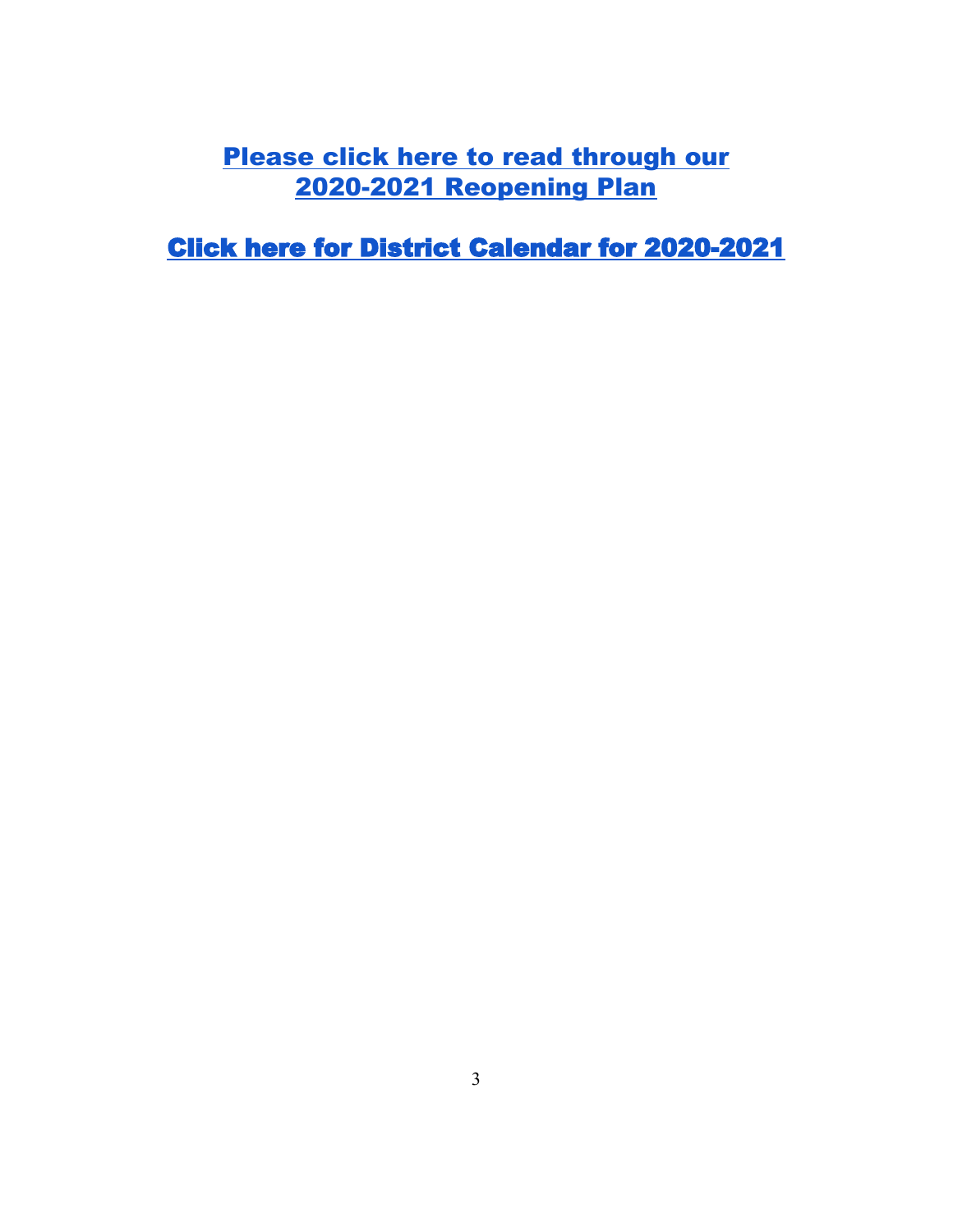# District Administration Office

15506 N. Washington Street P.O. Box 39 Rathdrum, Idaho 83858 Phone: 208 – 687 – 0431 FAX: 208 – 687 – 1884 [www.lakeland272.org](http://www.lakeland272.org/)

Dr. Becky Meyer, Superintendent Lisa Sexton, Assistant Superintendent, Brian Wallace, Director of Business and Support Services Susan Morrison, Director of Special Education Patty Morrison, Director of Federal Programs Chad Parsons, Director of Information Systems Brook Cunningham, Human Resources Cindy Happeny, Treasurer Krissy Williams, Clerk of the Board

# Elementary Schools and Support Services

| <b>Athol Elementary</b>           | Kathy Thomas, Principal          | 683-2231 |
|-----------------------------------|----------------------------------|----------|
| <b>Betty Kiefer Elementary</b>    | Lynn Paslay, Principal           | 687-5206 |
| <b>Garwood Elementary</b>         | Jake Massey, Principal           | 687-1265 |
| <b>John Brown Elementary</b>      | Ana Schnepf, Principal           | 687-0551 |
| <b>Spirit Lake Elementary</b>     | Shynne Price, Principal          | 623-2501 |
| <b>Twin Lakes Elementary</b>      | <b>Tiffany Melton, Principal</b> | 687-5870 |
| <b>Bus Garage</b>                 | Susie Moore, Supervisor          | 687-0221 |
| <b>Food Service</b>               | Kevin Doyle, Manager             | 687-5451 |
| Maintenance                       | Mike Ferriola, Supervisor        | 687-2248 |
| <b>Students with Disabilities</b> | Kelsie Badger, Director          | 687-0431 |
| <b>Title 1</b>                    | Patty Morrison, Director         | 687-0431 |
|                                   |                                  |          |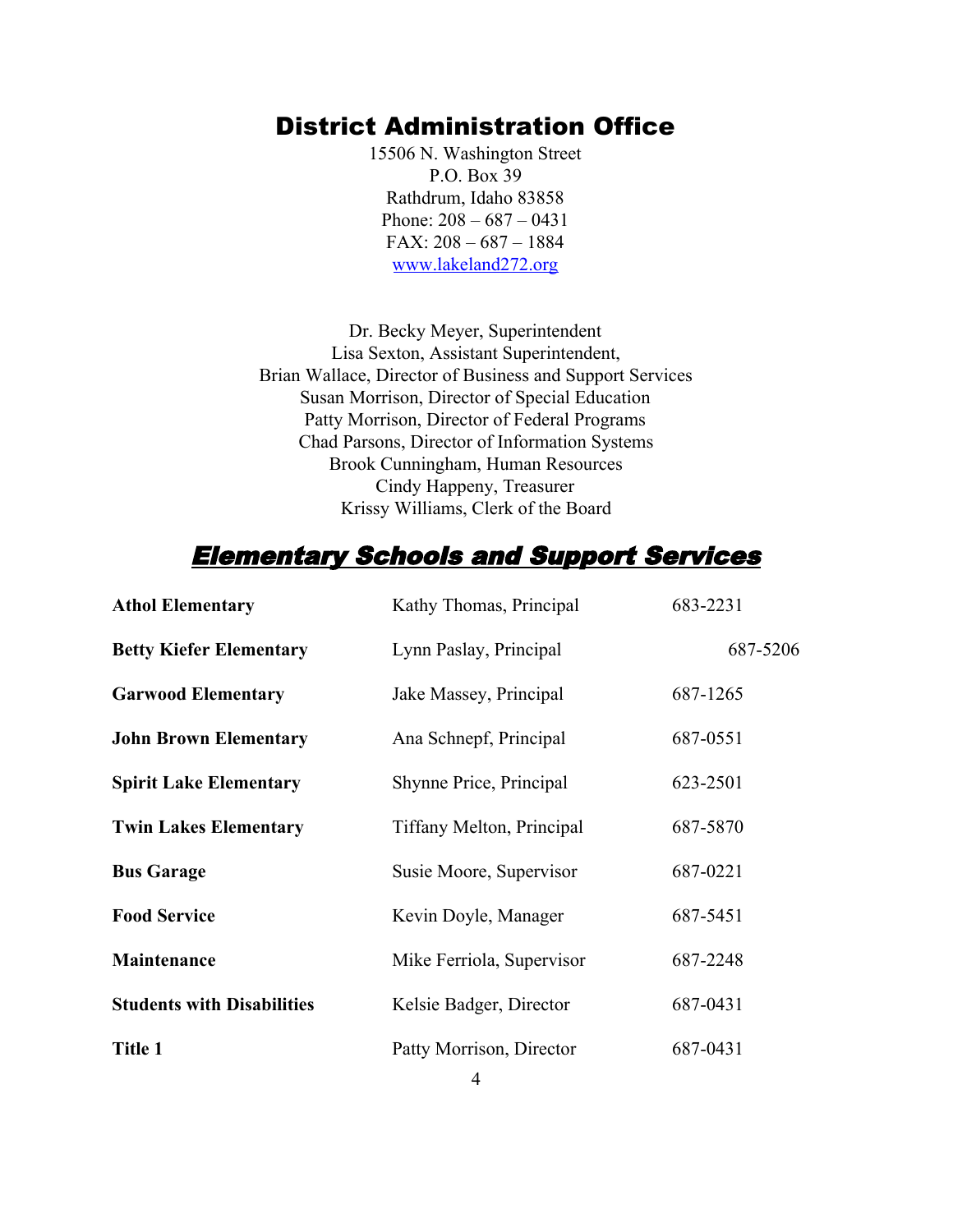#### **You may also want to visit our website at [http://www.lakeland272.org](http://www.lakeland272.org/)**



# *LAKELAND BOARD OF TRUSTEES*

Members of the Board of Trustees are elected for a four-year term by the patrons of their respective zones. Board members receive no payment for their services. School district policies are set by the Board, which in turn hires professional educators to carry out these policies. Regular

business meetings are held the second Monday of each month, beginning at 6 p.m. Opportunity is provided at each meeting for citizens to address the Board.

#### **Trustees are:**

Rena Olmstead, Chair, Zone 1 rena.olmstead@lakeland272.org Ramona Grissom, Zone 2 ramona.grissom@lakeland272.org Michelle Thompson, Zone 3 michelle.thompson@lakeland272.org Rob Irons, Vice Chair, Zone 4 rob.irons@lakeland272.org Debbie Major, Zone 5 debbie.major@lakeland272.org

#### MISSION

**At Spirit Lake Elementary School we are committed to making a difference by connecting with students. We will provide a safe environment where all students are valued. We will foster independent thinkers who take pride in their learning to achieve their highest potential.**

#### VISION

**A community committed to academic excellence and dedicated to student success!**

#### **CORE BELIEFS**

*ALL* **STUDENTS** *CAN LEARN AND EACH IS A VALUED INDIVIDUAL WITH UNIQUE PHYSICAL, SOCIAL, EMOTIONAL, AND INTELLECTUAL NEEDS.*

**STUDENT LEARNING**, *IN THE CORE ACADEMIC CURRICULUM, IS THE PRIORITY OF LAKELAND SCHOOLS.*

**SCHOOLS** *DEVELOP CONFIDENT, SELF-DIRECTED, LIFELONG LEARNERS WHO WILL BECOME RESPONSIBLE CITIZENS IN TOMORROW'S WORKFORCE AND COMMUNITY.*

**SCHOOLS** *TEACH TO, AND MODEL A UNIVERSAL SET OF BASIC VALUES: HONESTY, SELF-DISCIPLINE, RESPONSIBILITY, RESPECT, AND A STRONG WORK ETHIC.*

**SCHOOLS** *PROVIDE A SAFE, POSITIVE, ORGANIZED SETTING WITH CLEARLY DEFINED BEHAVIOR EXPECTATIONS.*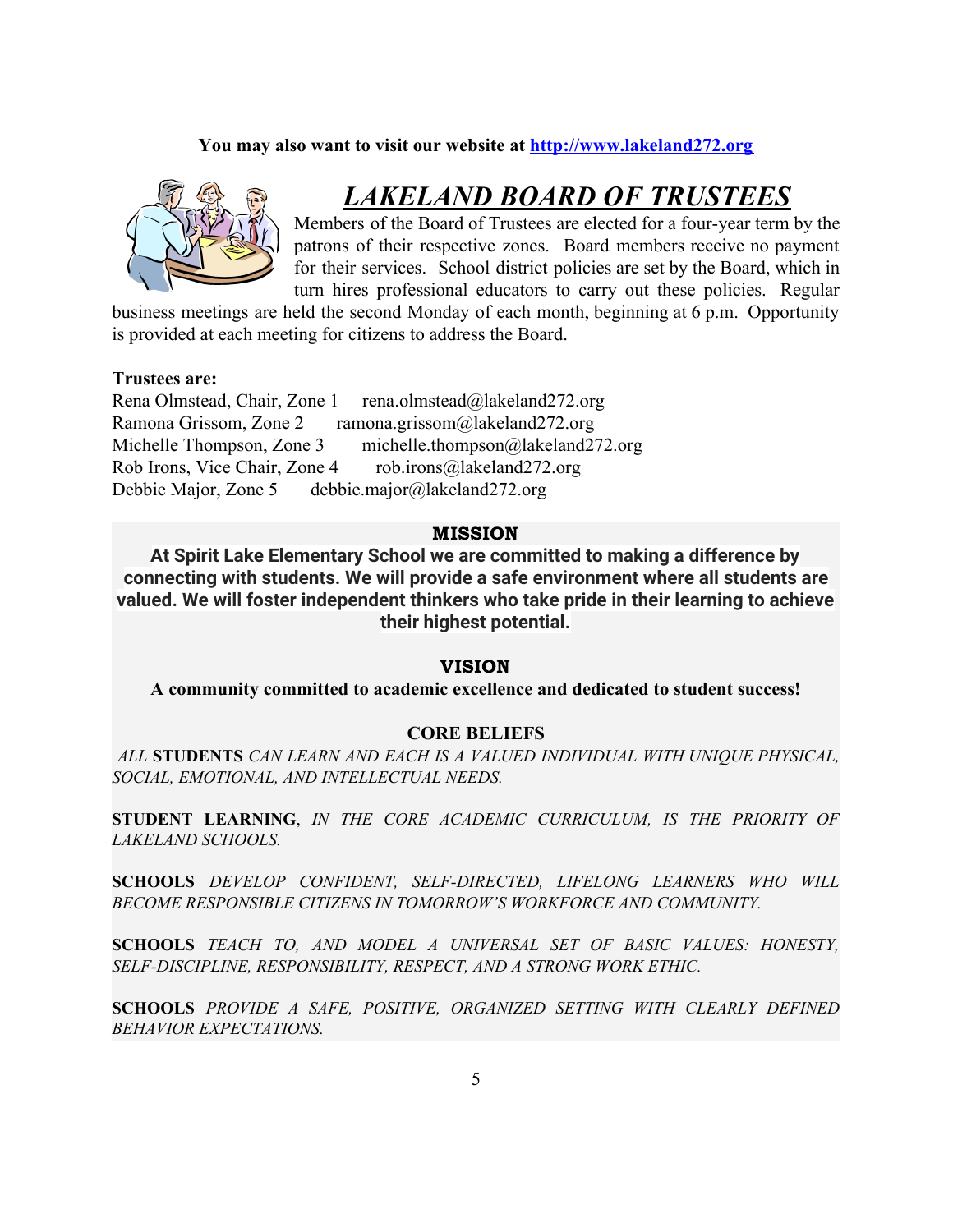**PARENTS** *ARE THE FIRST AND PRIMARY TEACHERS. THEY ARE RESPONSIBLE FOR THEIR CHILDREN'S BASIC NEEDS AND VALUES.*

*ALL LAKELAND EMPLOYEES ARE* **EDUCATIONAL PROFESSIONALS**, *RESPECTED FOR THEIR SKILLS AND COMMITTED TO STUDENT LEARNING. THEY ARE ESSENTIAL TO THE ACHIEVEMENT OF THE DISTRICT'S MISSION.*

*THE* **COMMUNITY** *AND THE SCHOOLS ARE REFLECTED IN EACH OTHER. MUTUAL SUPPORT, PARTICIPATION, AND PARTNERING ARE NECESSARY.*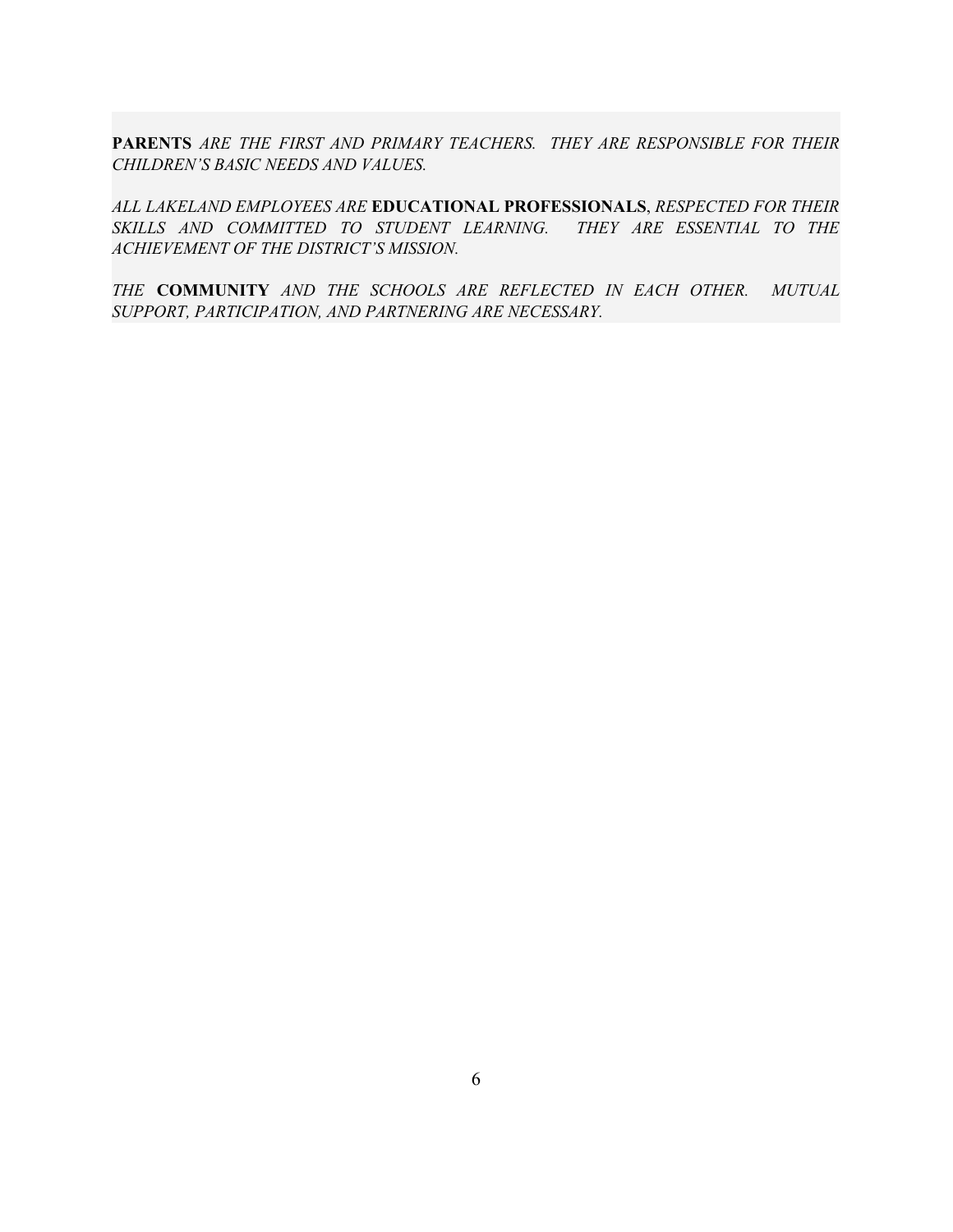# **SLE Staff:**

Shynne Price, Principal Kristie Mitchell, Principal Assistant Erica Rose, Administrative Assistant Vicki Buchert, Head Custodian Judy Gerstenberger, School Nurse Patti Gabrick, Counselor Ashley Rogers, Kindergarten Debra Cashman, Kindergarten Elaine Tobin, 1st grade Jessica Kreyssler, 1st grade Kerinsa Sanborn, 2nd grade Rachel Smith, 2nd grade Brittany Brandt, 3rd grade Kris Schwalbach, 3rd grade Nancy Mason, 4th grade Terri Menti, 4th grade Lori Clark, 5th grade

Connie Wilkerson, 5th grade Kim Hill, Title 1 Teacher Linda Richman, SWD Teacher Dave Jones, Music Teacher Marjean Bell, Library Lead Clayton Ward, Technology Keely Clary, Title 1 Paraprofessional Amanda Anderson, Title 1 Paraprofessional Kris Woodruff, Playground Aide Jennifer Tiemann, Playground Aide Joanna Gertsch, SWD Clerical Jennifer Hogue, Custodian Michael Hughes, Title 1 Paraprofessional Sara Coleman, Title 1 Professional Paula Singletary, SWD Professional Erin Haase, SWD Paraprofessional Julie Frase, Lunchroom Aide Rachel Linder, Lunchroom Aide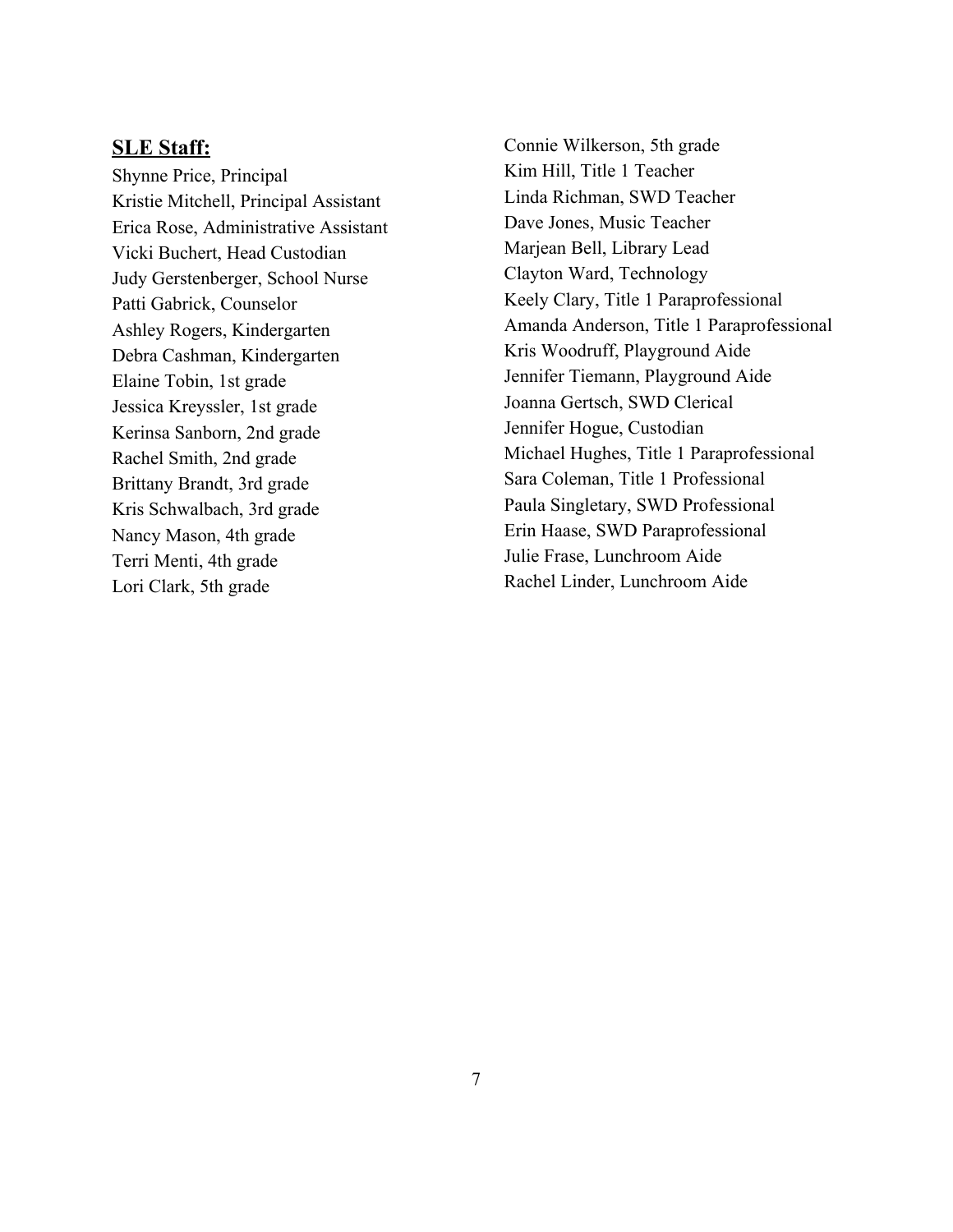# Spirit Lake Elementary School Grades  $K - 6$ Daily Bell Schedule 2020-2021 \*\*Subject to Change\*\*

| <b>Morning Bell/Tardy Bell</b>          | 8:57/9:00                                 |
|-----------------------------------------|-------------------------------------------|
| Monday Late Start (Only in Green)       | 9:57/10:00                                |
| 2-hour late start for inclement weather | 10:57/11:00                               |
| Morning Recess Grades K-1               | $10:10-10:25$                             |
| Morning Recess Grades 2-3               | 10:30-10:45                               |
| Morning Recess Grades 4-5               | 10:50-11:05                               |
| Lunch Grades K                          | 11:15-11:55                               |
| Lunch Grades 1-2                        | 11:45-12.25                               |
| Lunch Grades 3-4                        | 12:15-12:55                               |
| Lunch Grade 5                           | 12:40-1:20                                |
| <b>Dismissal</b>                        | <b>Yellow: 2:30</b><br>Orange/Green: 3:30 |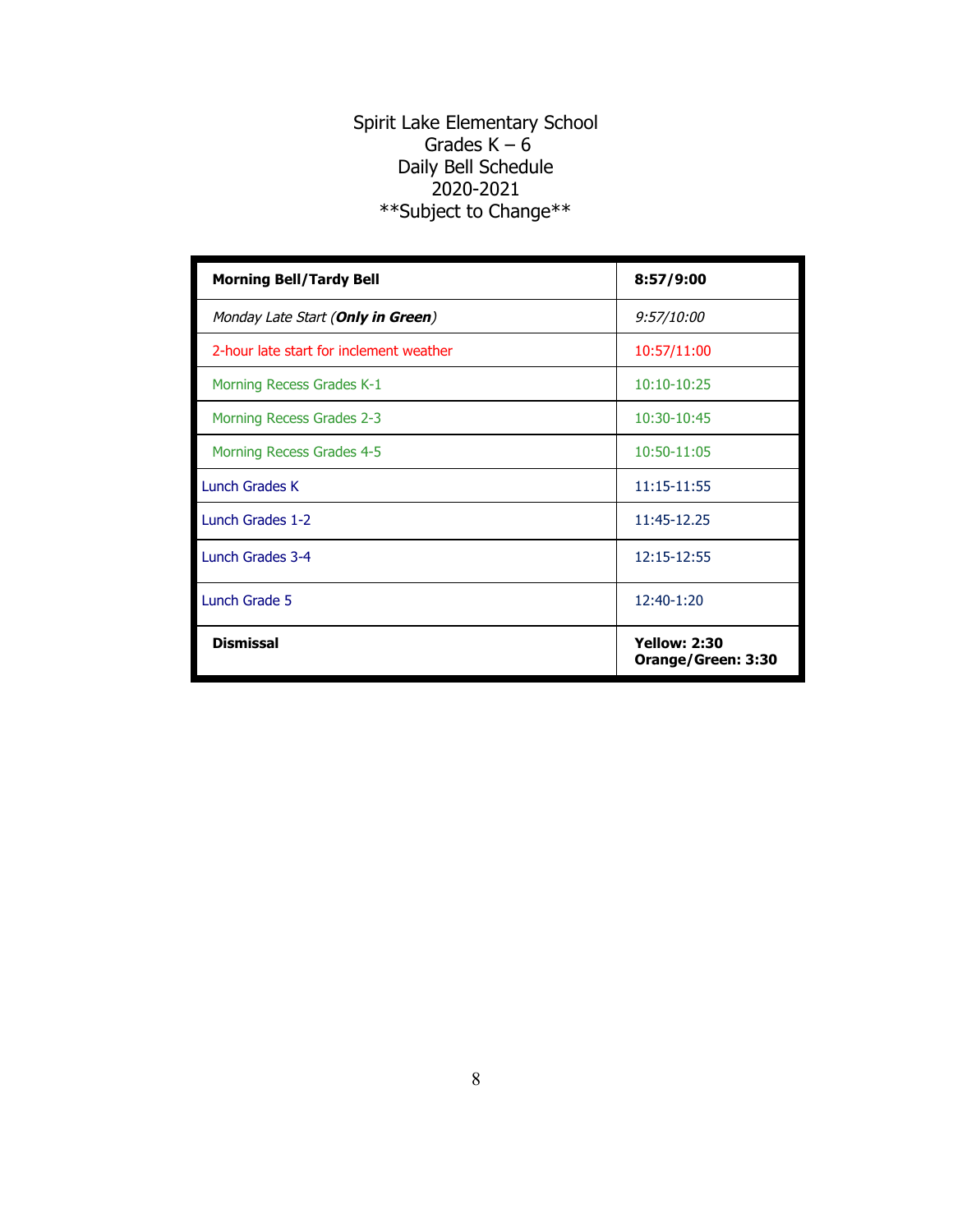## SPIRIT LAKE ELEMENTARY SCHOOL Progressive Discipline Policy

#### MINOR INFRACTIONS

(Inappropriate language, physical contact, defiance, disrespect, noncompliance, property misuse, dress code violation, technology violation or other minor violation of school wide expectations)

- 1. School employee gives minor behavior notification to student and classroom teacher.
- 2. Classroom teacher issues consequences.
- 3. Parents/Guardians are notified, and infraction is recorded in the office.

#### MAJOR INFRACTIONS

(Abusive language/profanity, fight or physical aggression, severe noncompliance/disrespect, disruption, property damage, theft, lying/cheating, harassment/bullying or other major violation of school wide expectations such as legal violations including bringing harmful objects to school or threatening others)

The following behavior will result in the students(s) being sent directly to the principal:

Major infractions or students going through final homeroom discipline plan will progress through the following steps:

**First Step:** (First referral to principal)

- a) Principal talks with student
- b) Parents will be notified
- c) Principal records incident and actions taken \*Actions may include but are not limited to warning, loss of recess, restorative work in the building, or in or out of school suspension.

Second Step: (Continued pattern of misbehavior is observed)

A, B, and C from above. However, consequences will be more severe and parent always notified.

#### Third Step:

A, B, and C from above. Parent conference will be scheduled and a behavior contract developed.

#### Fourth Step:

1 – 5 day in or out of school suspension.

#### Fifth Step:

Parents will be notified and District Policy will be followed with regards to at-home suspension. Student and parents will visit with Principal and possibly Assistant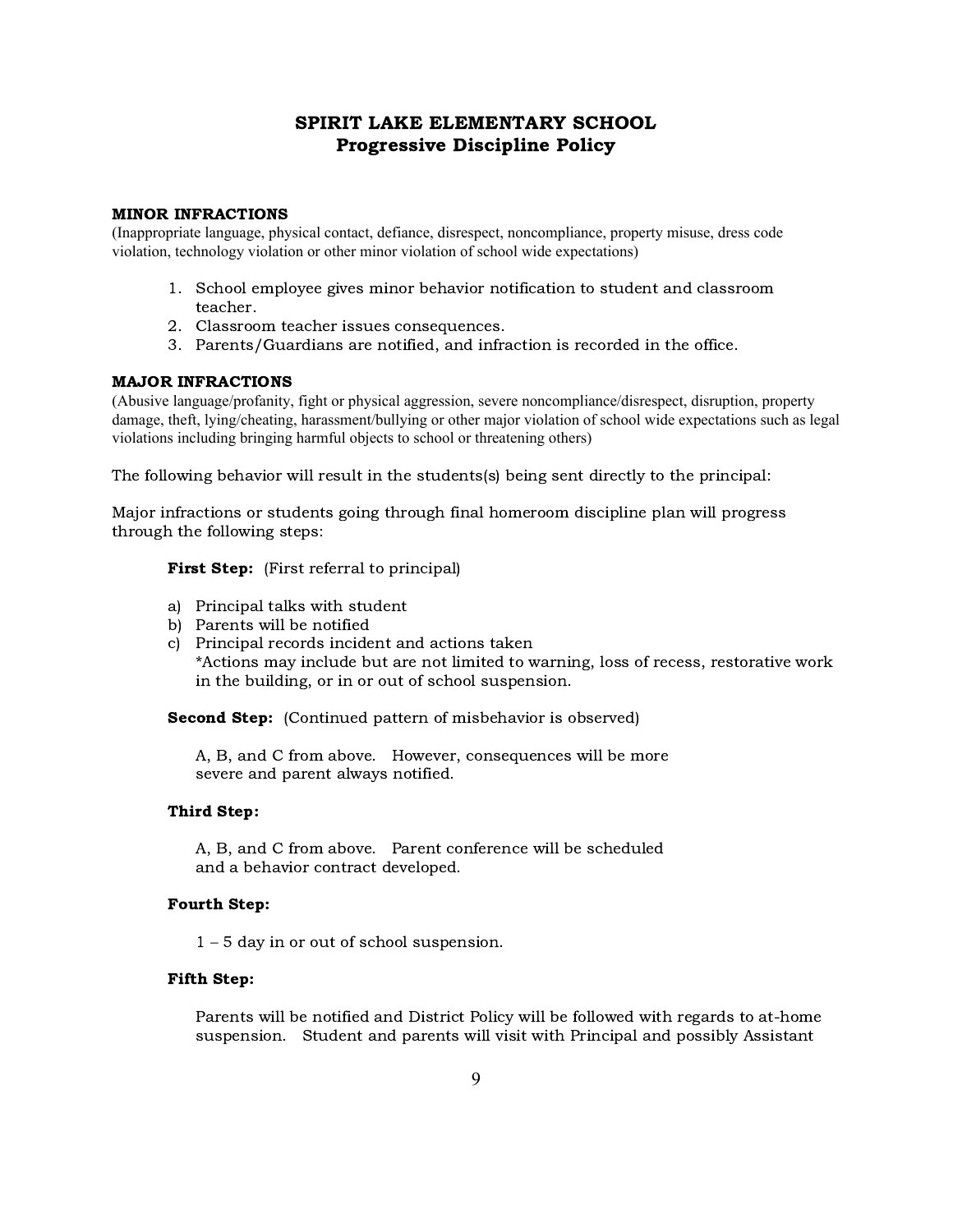Superintendent to set conditional re-entry into school. The principal may accelerate to the  $5<sup>th</sup>$  step process if she determines that the student's behavior warrants it.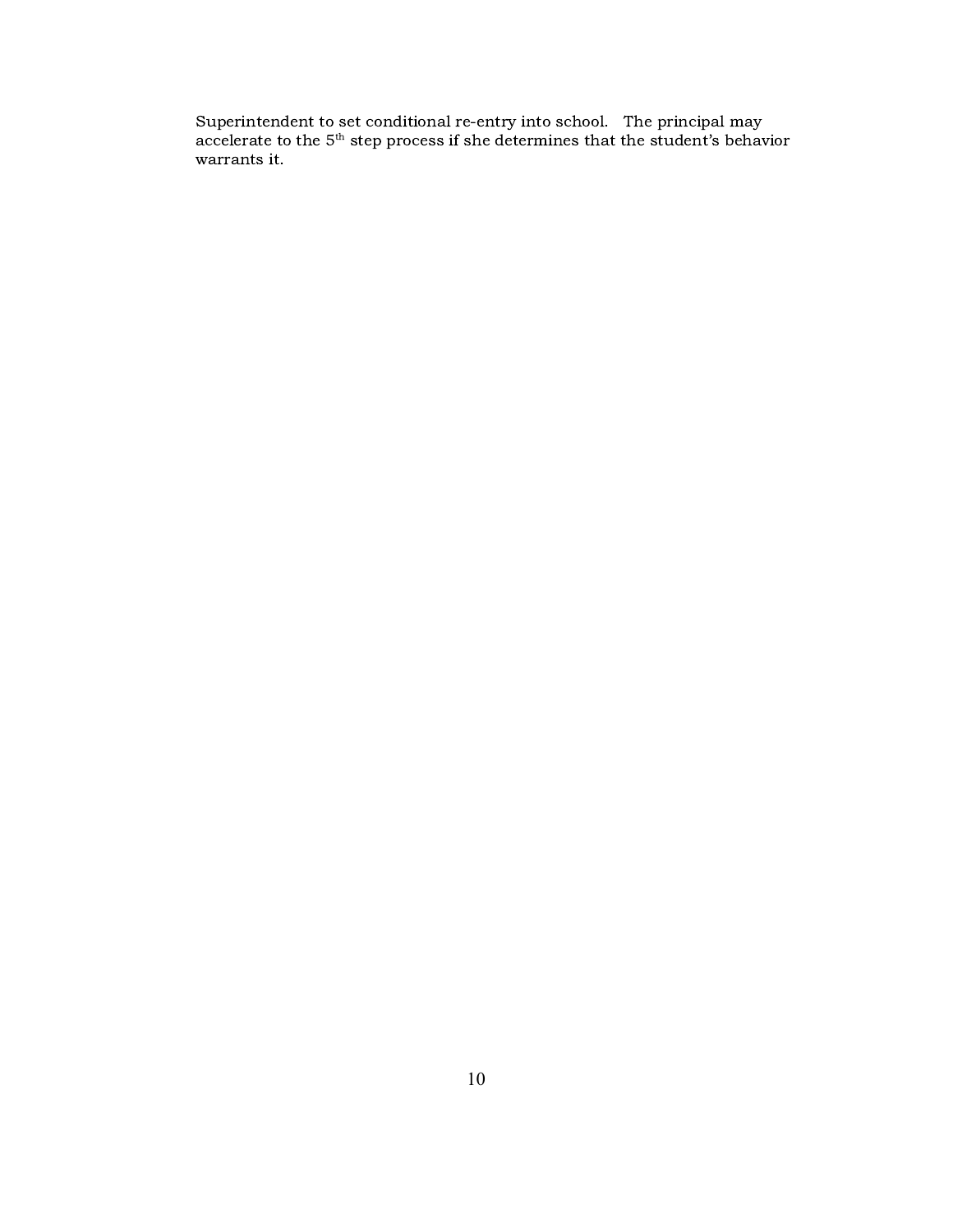# **STARTING SCHOOL**

# **Entrance Age**

Idaho State Statutes require that every child registering in kindergarten must be five (5) years of age on or before the first day of September. A child enrolling in first grade must be six (6) years of age on or before the first day of September. Proof of age will be required at the time of registration. Any 5 year old child who has completed a private or public out-of-state kindergarten for the required 450 hours but has not reached the school age requirement in Idaho shall be allowed to enter the first grade.

# **Emergency Contact Information**

In case a student becomes ill at school, parents will be contacted so that they may arrange transportation home. It is important that the emergency information is complete and filed in the office so we will know how to reach you. Please inform the school office of any changes throughout the year.

## **Immunization Information**

All students in grades Pre-K-12 must show proof of immunization at the time of school entrance. Documentation must include the date and type of each dose administered and must be stamped by the physician or the health department. A copy will be placed in the student's permanent file.

Minimum immunizations required by Idaho law are not the same for all ages. Please refer to health services and immunization section below for detailed requirements as they pertain to your child's age.

Students will not be able to attend school without one of the following: 1) proof of completed immunizations, 2) verification of an immunization plan in progress, 3) a "certificate of exemption", which must be signed by a parent or guardian. ("Certificate of exemption" forms are available in each of the school offices).

# **Proof of Identity**

Parents of all kindergarten students and new students to the district must present a **certified copy** of a birth certificate and immunization record at the time of registration.

The child's legal name must appear on all registration forms. However, the school will respect the wishes of the parents or guardians as to what name shall be used by the child at school.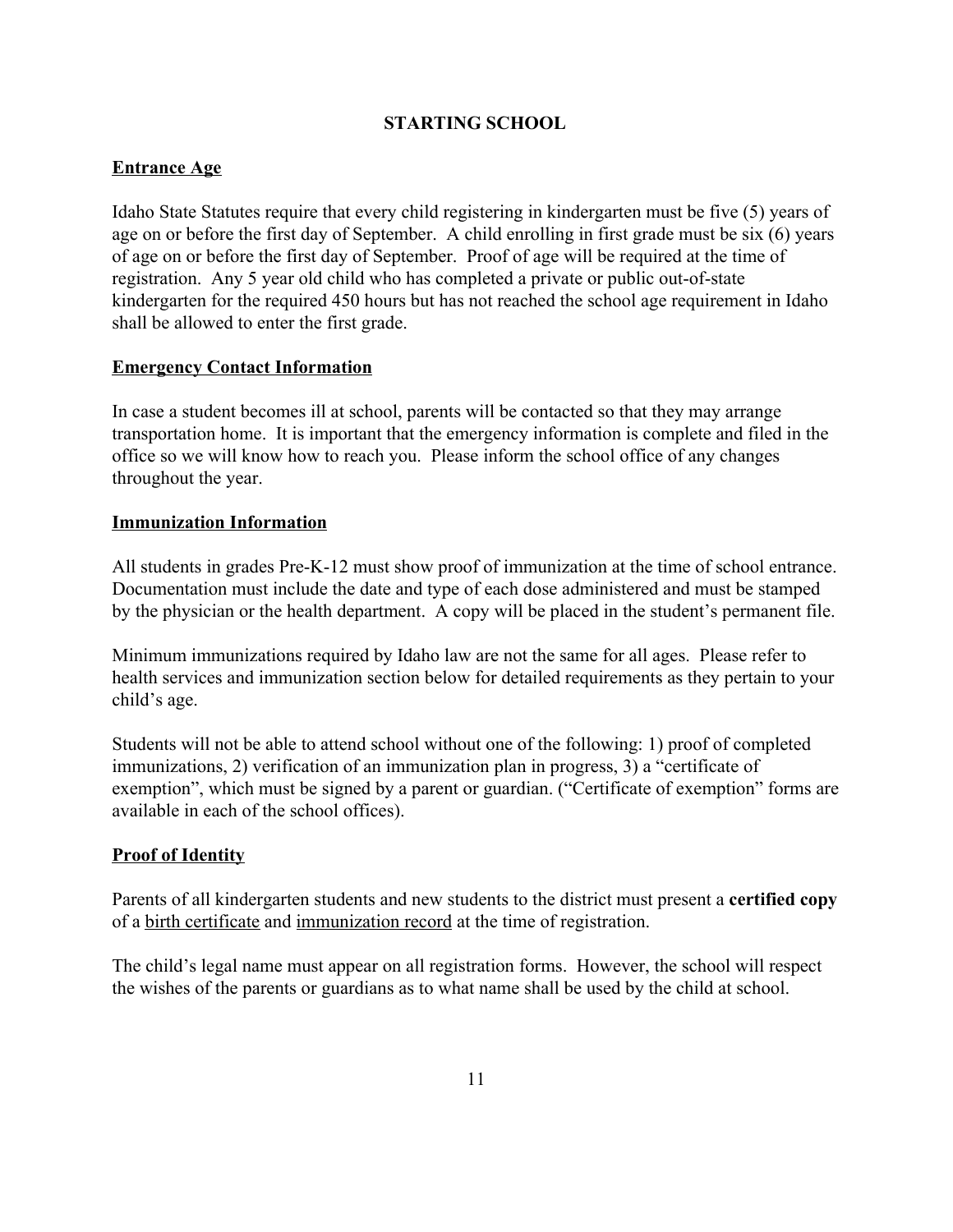# **Proof of Residency**

All students new to the district will be required to verify proof of residency within their attendance zone by providing a current utility bill, property tax receipt, or an affidavit of residence.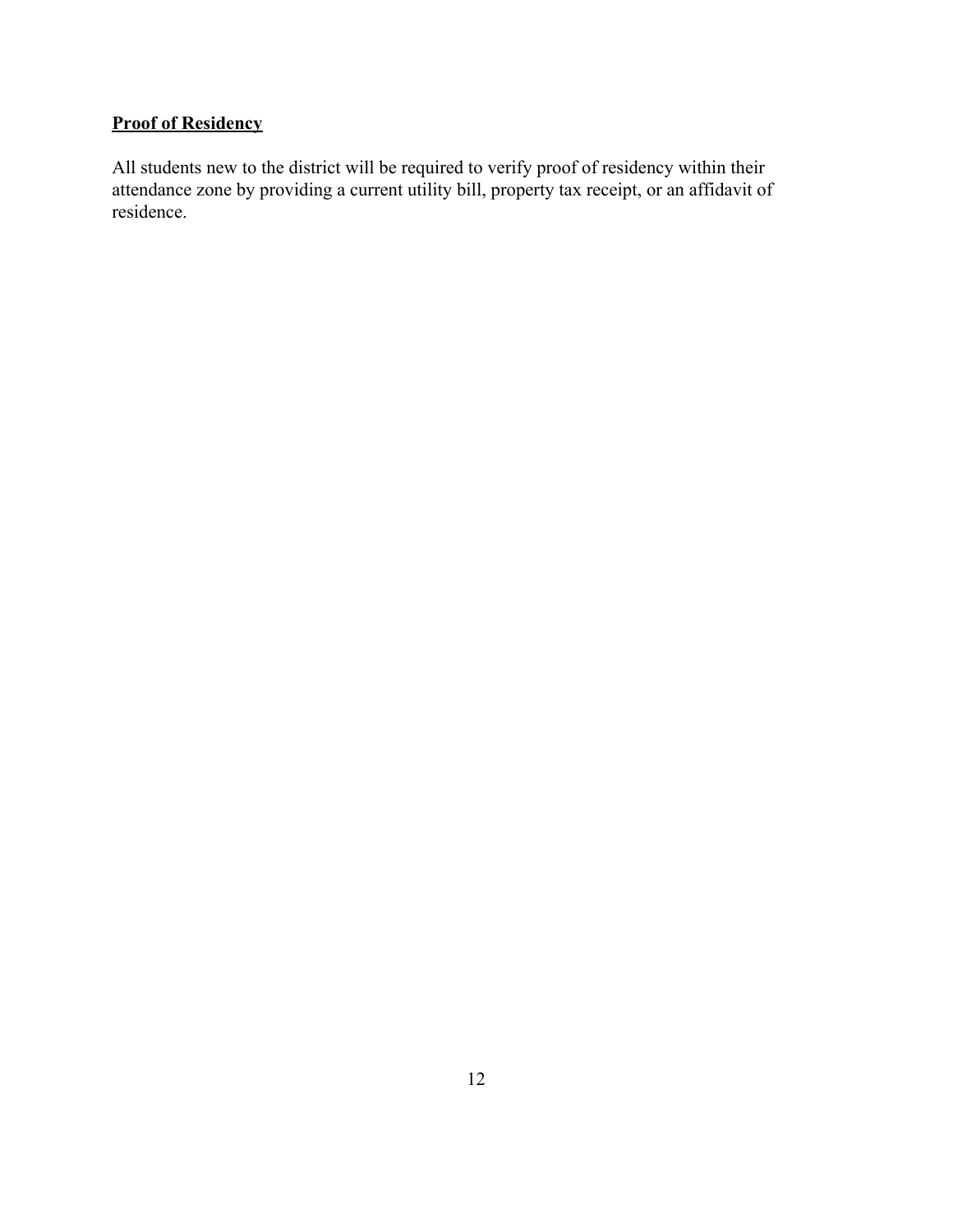## **SCHOOL GUIDELINES**

## **Animals**

Pets or animals will not be allowed at school without permission from the building principal.

## **Attendance Guidelines**

Lakeland School District recognizes that regular school attendance contributes to successful student achievement. Regular and punctual patterns of attendance are expected of each elementary student enrolled in the district. Days lost from school cannot be made up, even if the classwork and homework are done. There is no substitute for uninterrupted personal contact between teacher and student.

Attendance at school is a shared responsibility of the parent(s)/guardian, student, and school personnel. The principal shall be responsible for the implementation and enforcement of the district student attendance policy.

If a student becomes ill at school, parents will be contacted so that they may arrange transportation home. The student's emergency information is used for parent contact. It is important that you inform the school office of any phone or address changes throughout the year.

If possible, have dental and medical appointments before or after school, or on non-school days.

#### **Please, if your child will be tardy or absent, call the school office by 9:00 a.m.**

For attendance recording purposes and for perfect attendance awards including the 6th grade bike incentive, students who arrive after 10:30am will be considered absent for ½ day (morning). Students who leave prior to 1:30pm will be counted as absent a  $\frac{1}{2}$  day (afternoon).

#### **Attendance Recording Procedures**

- 1. A comprehensive record system of student attendance will be maintained by the school. The principal is responsible for submitting attendance information to the Superintendent's office quarterly.
- 2. The principal may schedule a parent conference to discuss attendance problems.
- 3. Any student who misses more than a maximum of 18 days during a school year may be considered for non-promotion. Such child shall be referred to the building Attendance Review Committee. This committee shall be comprised of the student's homeroom teacher, the principal, and at least one other staff member (selected by the principal) who knows the student, i.e., the Title 1 teacher, Resource Room teacher, or another classroom teacher. The committee shall meet and review the student's attendance and academic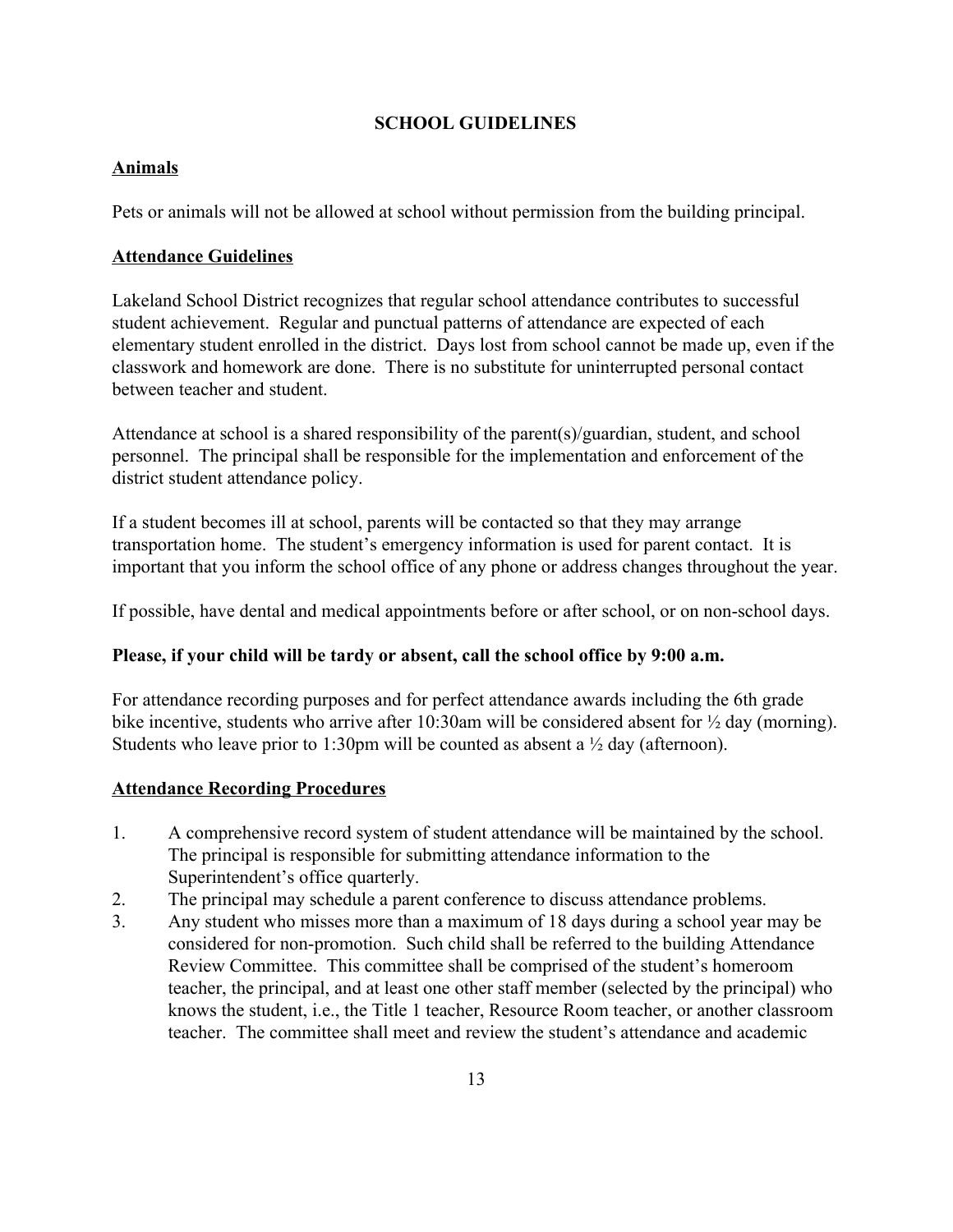performances and then make a recommendation in writing to the student's parents within 10 calendar days of the meeting. Possible recommendations may include, but are not limited to: retention, probation, home visitations by the school nurse, or referral to the District Court, pursuant to Idaho Code 33-206, which may result in legal action against the parent.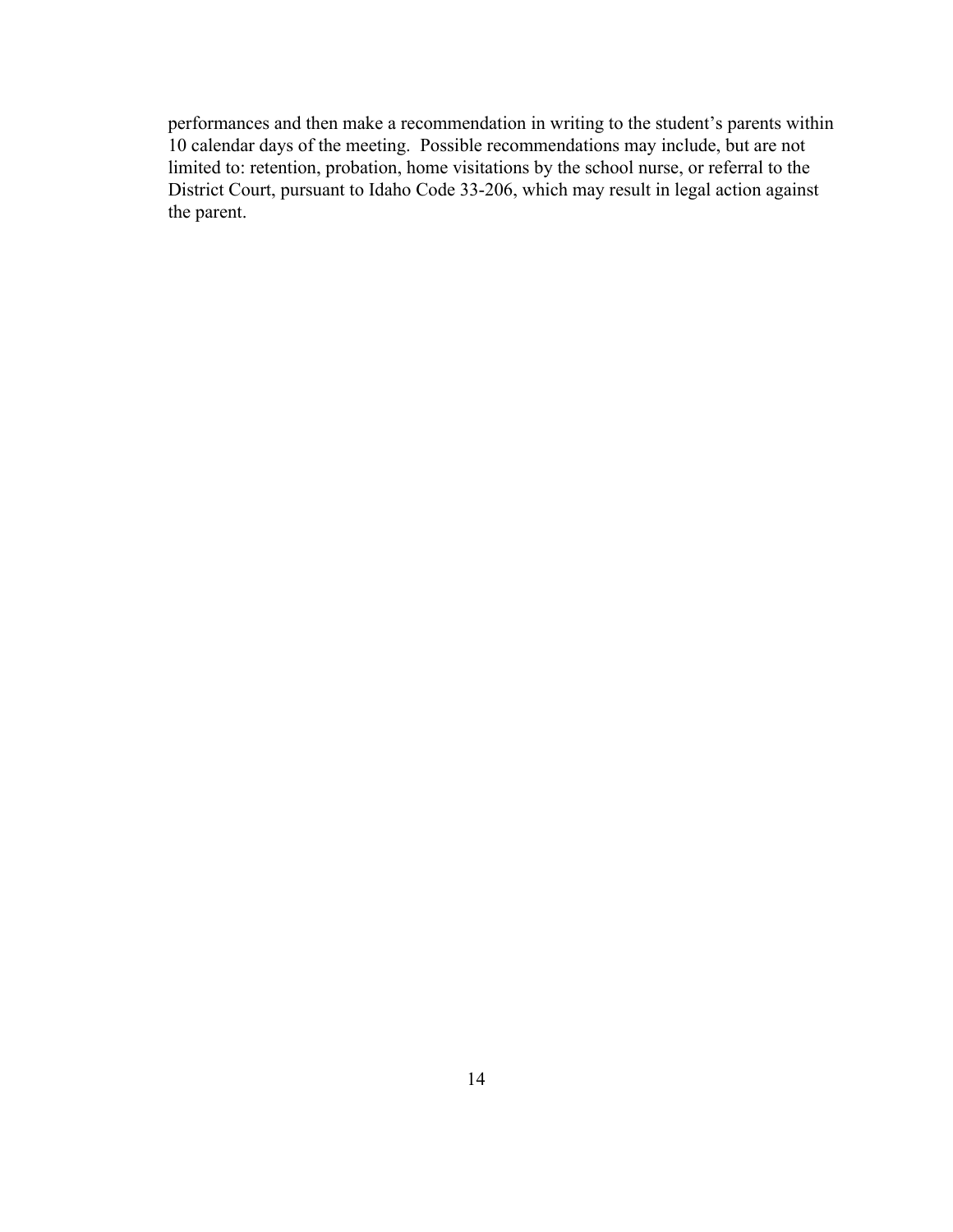## **Bicycles/Scooters/Skateboards**

A student who rides a bicycle or scooter to school should be old enough to understand the responsibility involved. The student is expected to park and lock the bicycle or scooter in the stands that are provided and leave it there for the duration of the day. Bicycles, scooters and skateboards etc. must be walked on all school sidewalks and campus areas.

#### **Building Regulations**

- **1. Non-bus students and students not eating breakfast provided by the school should arrive at school no earlier than 8:50 a.m. Students eating school breakfast should arrive no earlier than 8:45. Supervision is not provided outside at these times.**
- 2. Students are expected to remain outdoors until the first bell rings.
- 3. During extreme inclement weather, students will be brought in.
- 4. Students must walk in the halls, talk in a soft voice, and behave in the halls, classrooms, and lavatories.
- 5. Students are to remain on the school grounds unless they are checked out by an approved adult.
- 6. Students must leave premises at the close of the school day. Students shall not loiter in the building or on the school grounds following dismissal of classes unless involved in supervised school-sponsored activity or with the permission of the principal.

#### **Conferences**

Parent/Teacher Conferences are set up for the end of the first grading period. It is our goal to meet with 100% of our student' parents at this time. Selective conferences for some students may also be held throughout the year.

#### **Dress and Grooming**

The School District reserves the right to insist that the dress and grooming of pupils are within the limits of generally accepted good taste for the activity in which the student is engaged.

Student dress, personal appearance, and conduct are required to be of such character as not to disrupt or distract from the educational environment of the school or tend to diminish instructional effectiveness or the disciplinary control by the teacher or school official.

A general guide would be to follow prevailing styles but to discourage extremes or instances where a student may call attention to himself/herself by unusual or extreme dress or grooming.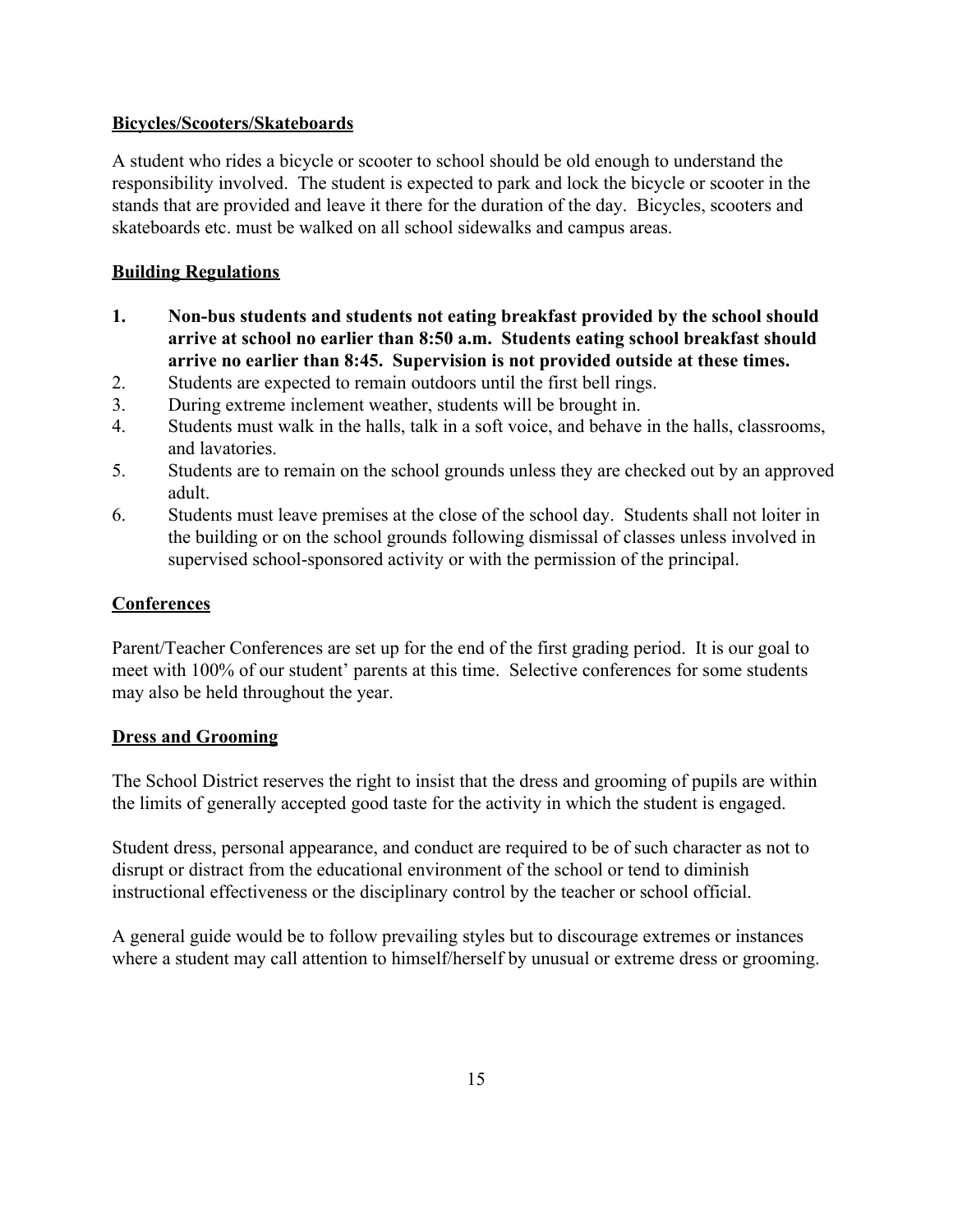When a student's dress or appearance causes undue attention, presents a danger to students or health or safety, or causes a disruption of the educational environment, the student may be asked to change and is subject to disciplinary action. The following regulations have been established to supplement the policy of Lakeland School District:

- Hats, caps, or bandannas may not be worn during the regular school dress days
- Skirts and shorts may not be excessively short.
- No undergarments should be visible.
- Pants may not be excessively baggy and must be worn at the waist.
- Shirts must cover the midriff and must not be excessively low in the front.
- Clothing that promotes, advertises, or displays profanity, vulgarity, racially or sexually offensive expressions, gang related "colors" or markings which advertise products illegal for minors, may not be worn.
- Any items identified as gang related or gang "colors" will not be allowed. This includes the wearing of gang-related tattoos, tagging or marking of books and notebooks, and the use of hand gestures or signing which signifies gang activity.

#### **Field Trips**

Field trips shall be permitted providing their purpose supplements and reinforces the objectives and materials of the unit being taught. Only district-approved transportation shall be used on field trips. **Siblings, pre-school students, or others who are not enrolled in the class will not be allowed to attend.** Students who require that medication be administered during the field trip should have a parent accompany him/her if at all possible. Students who have exhibited unsafe behavior at school may be required to be chaperoned by a parent in order to attend the field trip.

#### **Head Lice Policy**

The school district has adopted a "nit free" policy – any student contracting head lice will be excluded from school until the school nurse, and/or principal determines the child is "nit free".

#### **Health Services and Immunization**

- 1. A school nurse is available at each building weekly.
- 2. The school nurse will not be offering immunizations prior to school entry or during the school year. They should be taken care of by your family physician or the public health nurse at their immunization clinics.
- 3. State law and Lakeland Joint School District requires proof of immunizations, which must be presented to the school prior to entry. Minimum immunizations required by Idaho law are: **Pre-School, Kindergarten, and First grade students, 5 doses DTP, 3 doses Polio, 2 doses MMR and 3 doses Hepatitis B. Second through Twelfth grade**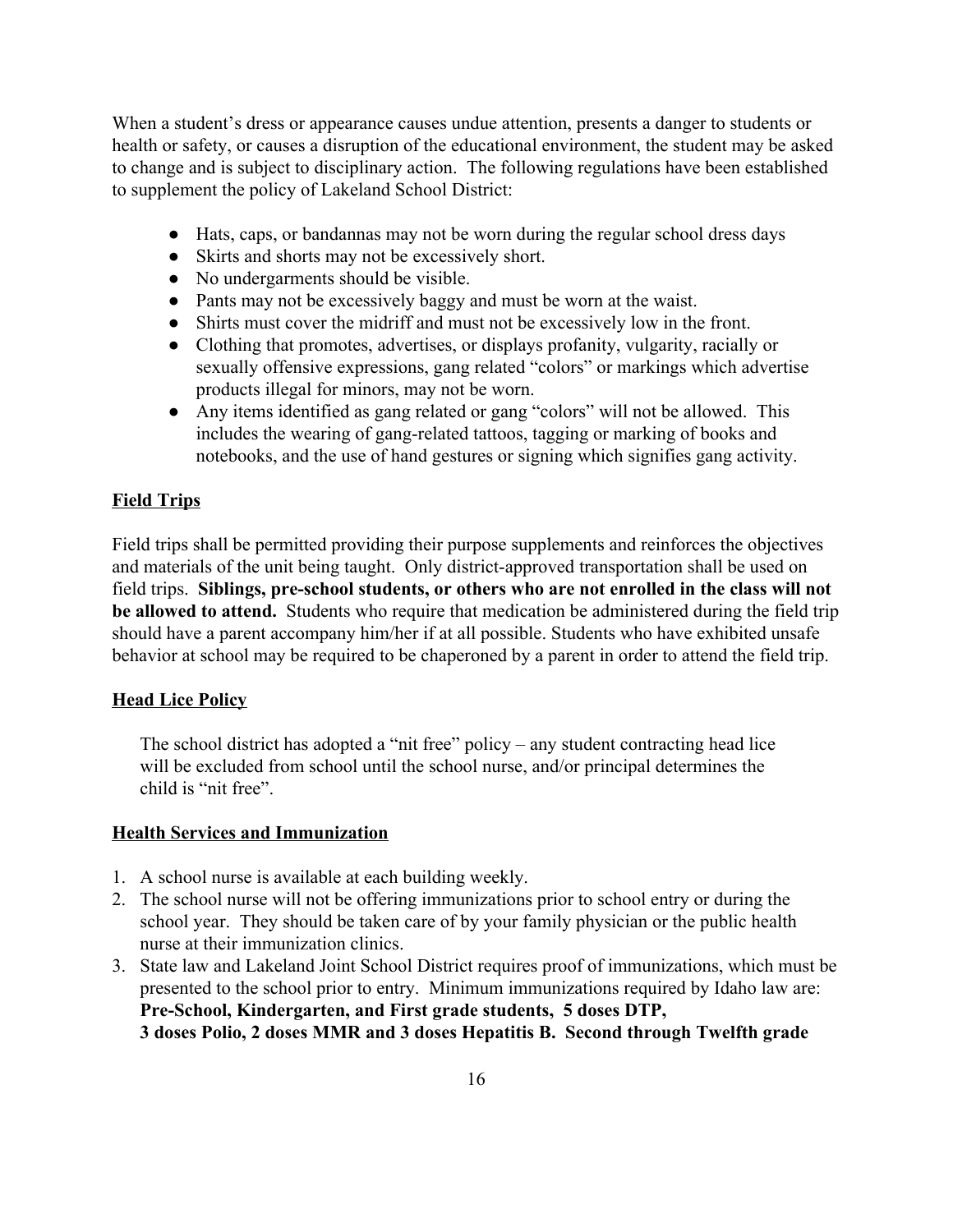**requirements are: 4 doses DTP, 3 doses oral Polio, 1 dose MMR; Three doses of Hepatitis B are required for all children born after November 22, 1991.** If you have any questions, please feel free to contact the school nurse at the District Office (687-0431).

- 4. Health records are kept by the school on each student.
- 5. Medication should be administered at home whenever possible. If it is necessary to administer any medicine during school time, an Authorization for the Administration of Medicines form must be filled out. This form is provided by the school nurse or office secretary. **Prescription or over-the counter medicine is never to be sent to school with a student** with the exception of a metered dose inhaler or dry powder inhaler to alleviate asthmatic symptoms, prescribed by a physician to be self administered. The prescription must be on file with the school office. *Medicine must be brought to the office in the original bottle with the student's name.* All medicines are kept in and dispensed from the office.

#### **Homework**

Learning is not restricted to the classroom. Homework may be expected to help achieve educational goals. The assignments will be left to the discretion of the teacher. In general, the more mature the students in the class, the more homework that may be assigned.

#### **Internet Use/Computers**

In order to use the Internet, students must sign and abide by the district's acceptable use agreement. Inappropriate use of the computer and/or Internet will result in disciplinary measures and loss of computer privileges.

#### **Lost and Found**

- All lost and found articles should be brought immediately to the teacher or school office.
- Articles can be claimed by proper identification.
- Clothing and personal items should be marked with a student's name for easy identification.
- Lost items may be claimed until the end of each quarter during the school year. Items not claimed at the end of the school year will be disposed of.

#### **Lunches/Snacks**

- 1. Milk and lunch may be purchased at school.
- 2. Students are not allowed to leave the school grounds to buy lunch.
- 3. While eating breakfast or lunch, students are expected to use courteous table manners
- 4. Students may bring nutritional snacks to eat in the classroom under the teacher's direction. We encourage nutritious food and drink for students to consume for breakfast,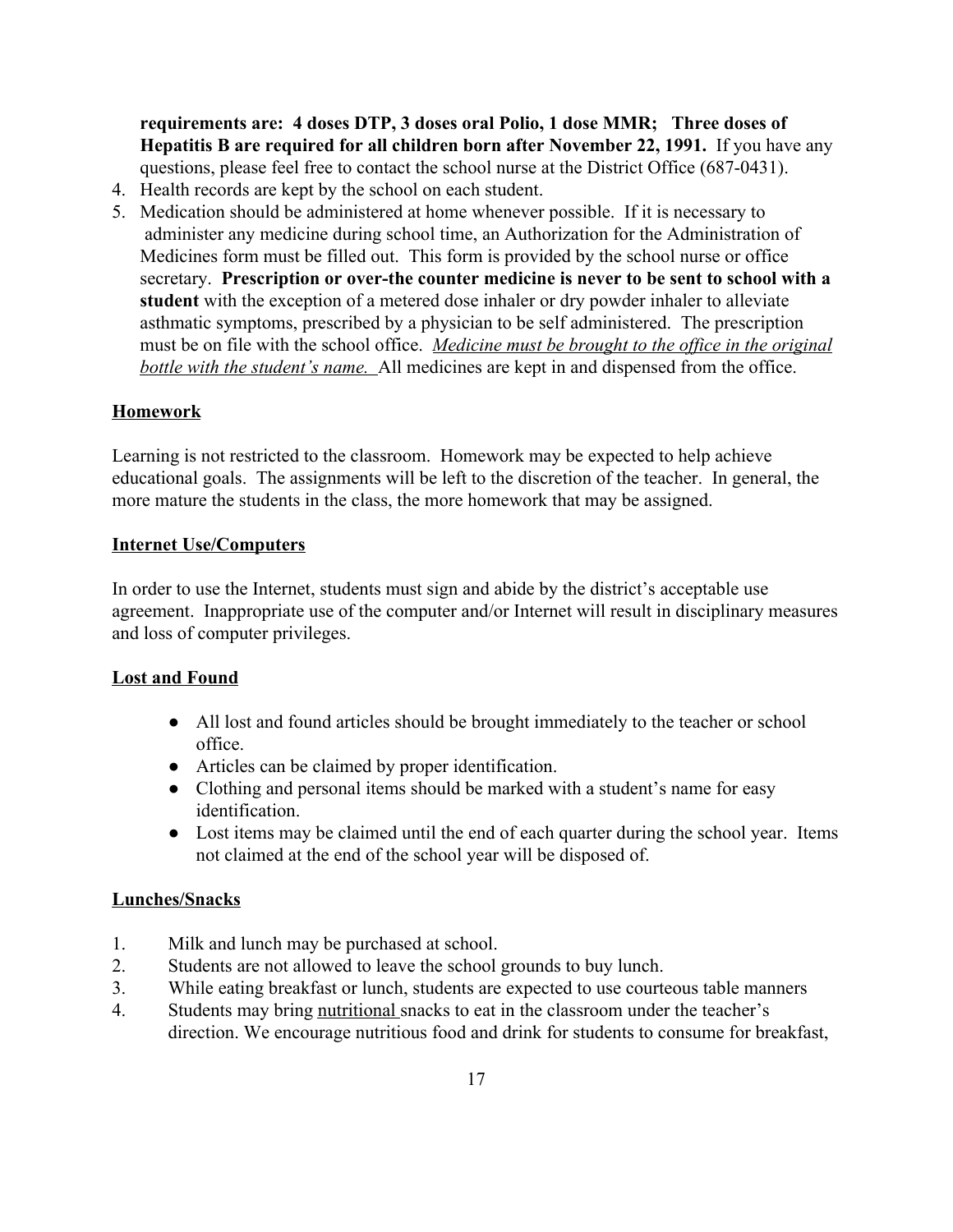snack and lunch. Our wish is for our students to maximize their learning potential while at school. Proper nutrition will support this goal.

- 5. No eating is allowed on the bus or school grounds. Gum is not allowed at any time.
- 6. Students are not to share, trade, or exchange food. Students are expected to eat only the snack and lunch provided by their parent/guardian/school.
- 7. Because peanut oil is used periodically by our food service personnel, we recommend that students with peanut allergies bring lunch from home.
- **8. Treats for the classroom must be purchased and the contents clearly labeled on the packaging.**

#### **Personal Property**

Students are not to bring valuables to school (cameras, expensive jewelry, trading cards, and large sums of money). The school will not be responsible for items that are lost or damaged.

#### **Recess Periods**

School policy requires that all children go out for recess except on days of extreme, inclement weather. It is important that parents keep the changing seasons in mind when it comes to clothing. As the colder weather approaches, hats, heavy coats, mittens/gloves, and boots should become a part of every student's wardrobe.

We believe that if children are well enough to attend school, they should go outside during recess. There are rare exceptions to this policy, but we ask that you help us by keeping seriously ill children home. If your child does need to stay in for medical reasons concerning health, please have a note from your physician.

#### **School Closure**

School closures will be announced through a district-wide communication on phones or email. They are also found on radio stations K103 FM, KXLY 100 FM, KDRK 94 FM, KVNI 1080 AM, and KGAA 1510 AM. Announcements are also made over the local TV stations KREM, KXLY and KHQ. Be aware that Lakeland School District may issue a 2-hour delay due to extreme road or weather conditions.

#### **School Notices**

Students may bring home notices to the parents with information about early dismissal, parent/teacher conferences, and other activities. Communication Information may also be communicated through online means including the district website, email and phone. This is our way of communication with our parents the daily activities of our school. Staff and administration rely on these forms of communication to keep parents fully informed and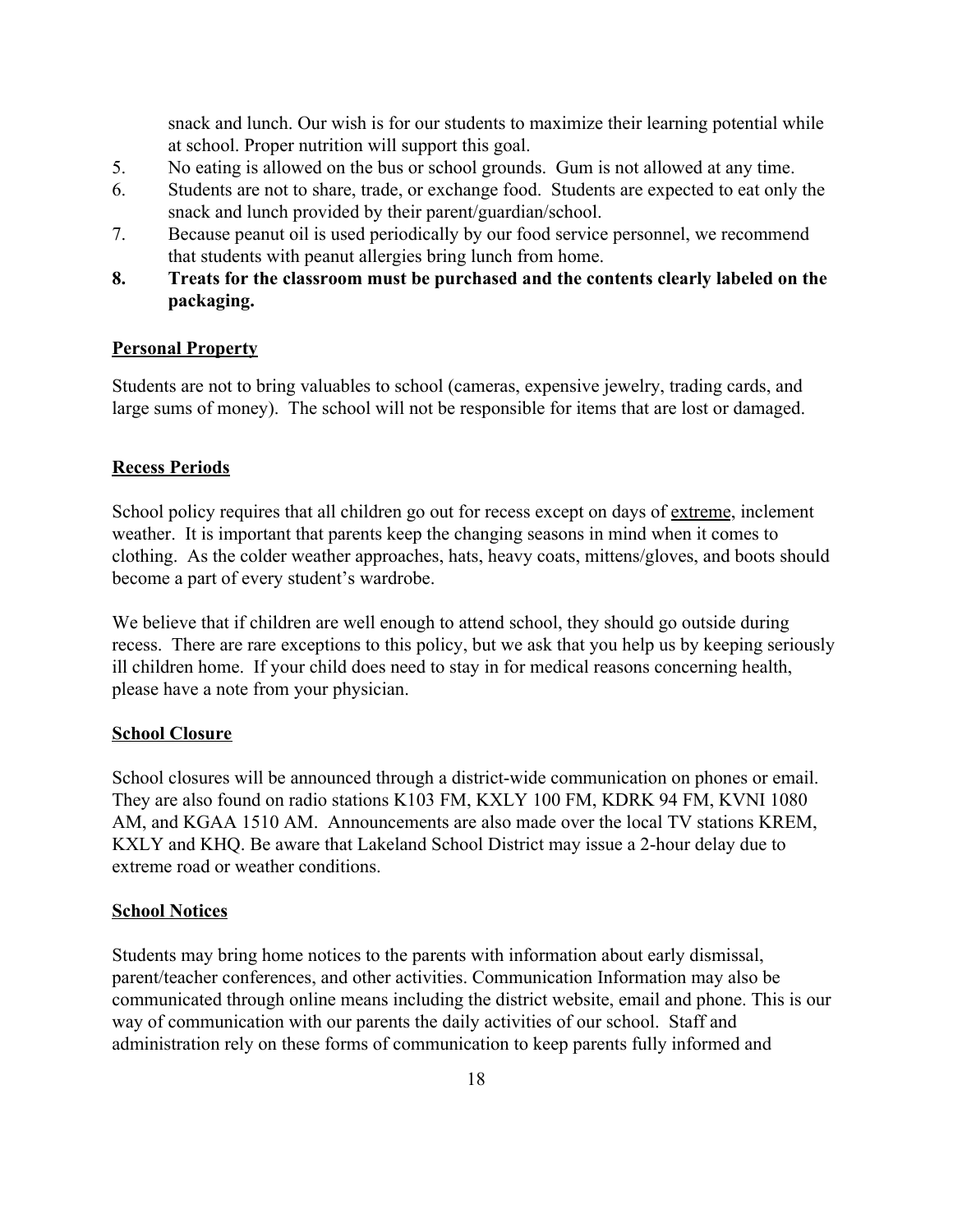included in our many activities. Please review all notices.

#### **School Parties**

In the elementary schools, class or room parties are permissible during the last hour of the school day. A fall, winter, and spring party may be scheduled.

Parents may be requested to assist teachers with these parties. In order to maximize this opportunity, children not enrolled in our school will not be able to attend school with volunteering parents. Invitations and transportation for private parties should be handled outside of the school environment. If a child wishes to share a birthday treat with her/his class, please contact the teacher for permission. **According to District guidelines, treats must be purchased and the contents clearly labeled on the packaging.**

#### **Student Pictures**

Each year a commercial photographer will take individual and/or group pictures. A note will be sent home notifying parents of the day pictures will be taken and any purchasing package that may be available.

#### **Tardies**

Tardiness is part of attendance. Dependability and punctuality are virtues. Being on time, whether to class, work, or an appointment is an important habit to establish. We feel it is our job to instill in our students sound work ethics. In school, tardies also result in unnecessary disruptions to class. Tardies are recorded in attendance records. Students are to be considered tardy if they are not in their classroom when the tardy bell rings. Students must check in at the office before going to class if they are tardy. Students with excessive tardiness may be required to make up the time during recess or after school.

#### **Textbooks, Workbooks, Library Books**

Books that are checked out to students become their responsibility. Lost or damaged books must be paid for and students will be assessed the cost for repairs or replacements.

#### **Telephones and Cell Phones**

Students are welcome to use the classroom or office phone for matters relating to school. It is not available for social or personal issues. Because of the potential for disruption and/or distraction, electronic devices including cell telephones, are not to be used on school campus and should be turned off and stored in backpacks during the school day. The photo options on cell phones are not to be used at school. The school is not responsible for lost or stolen cell phones.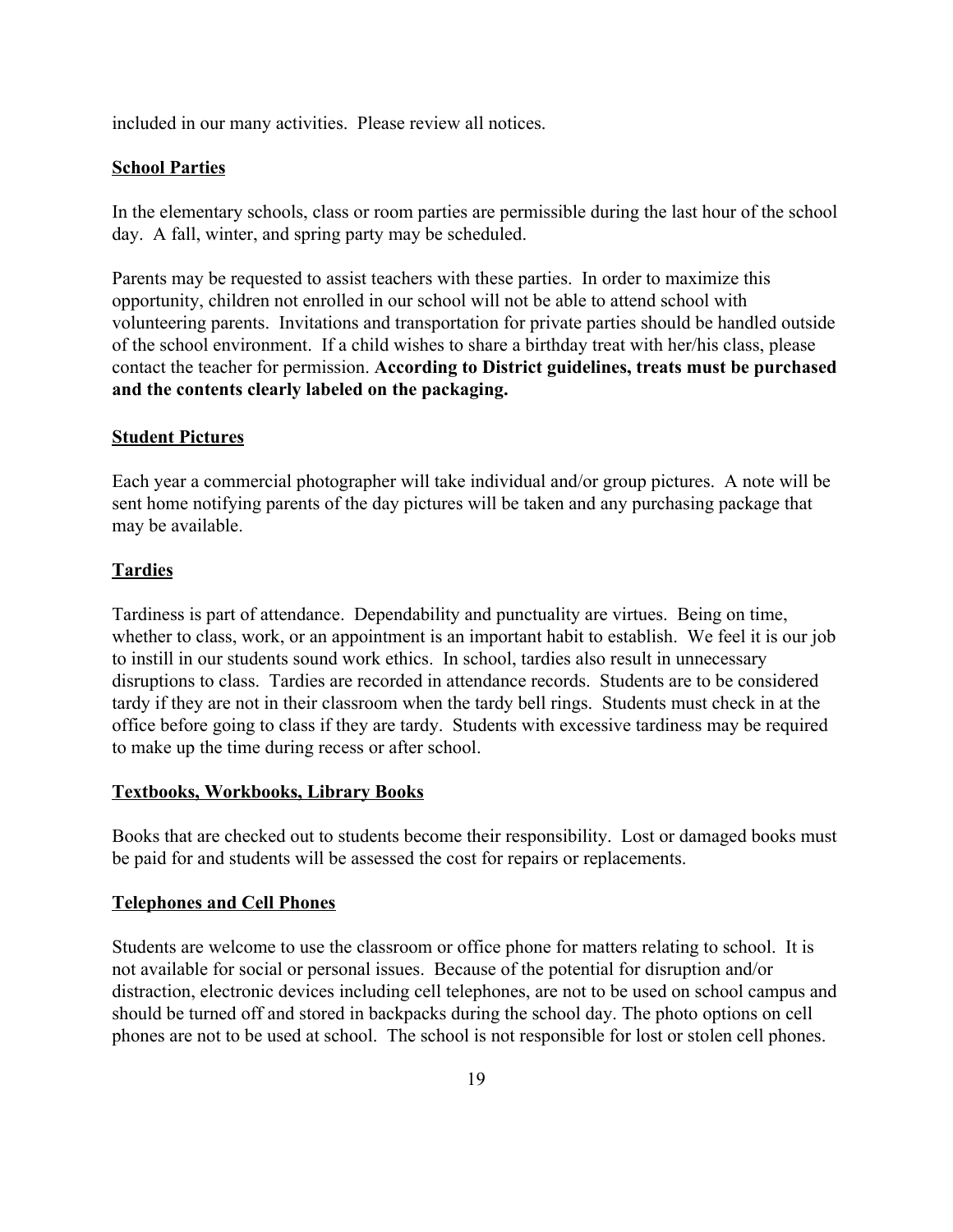# **Toys of Violence**

We ask that **NO** toy weapons be brought to school for any reason. This includes not bringing them for show and tell.

## **Visiting Children**

Students are not allowed to have other children visit them during the school day.

#### **Visitors**

Parents are always welcome to visit school. We ask that you contact the principal and classroom teacher in advance. For the security of students, **all visitors** are asked to sign in and out at the main office. A visitor's pass will be given to every visitor to wear while at our school. A government issued picture I.D. (Driver's License) will be required for processing before being admitted into areas of the school where children are present.

## **Volunteers**

Our school welcomes volunteers. They enhance our programs and are a valuable resource. We need volunteers to help in the library, office, classrooms, and to work on special projects and activities. If you are interested in volunteering, please contact your child's teacher. When you volunteer, please sign in at the school office. The same identification procedure used for visitors will be utilized for all volunteers. You will be provided with a pass that must be worn for proper identification. In order to maximize this opportunity, preschool children will **not** be able to attend school with volunteering parents.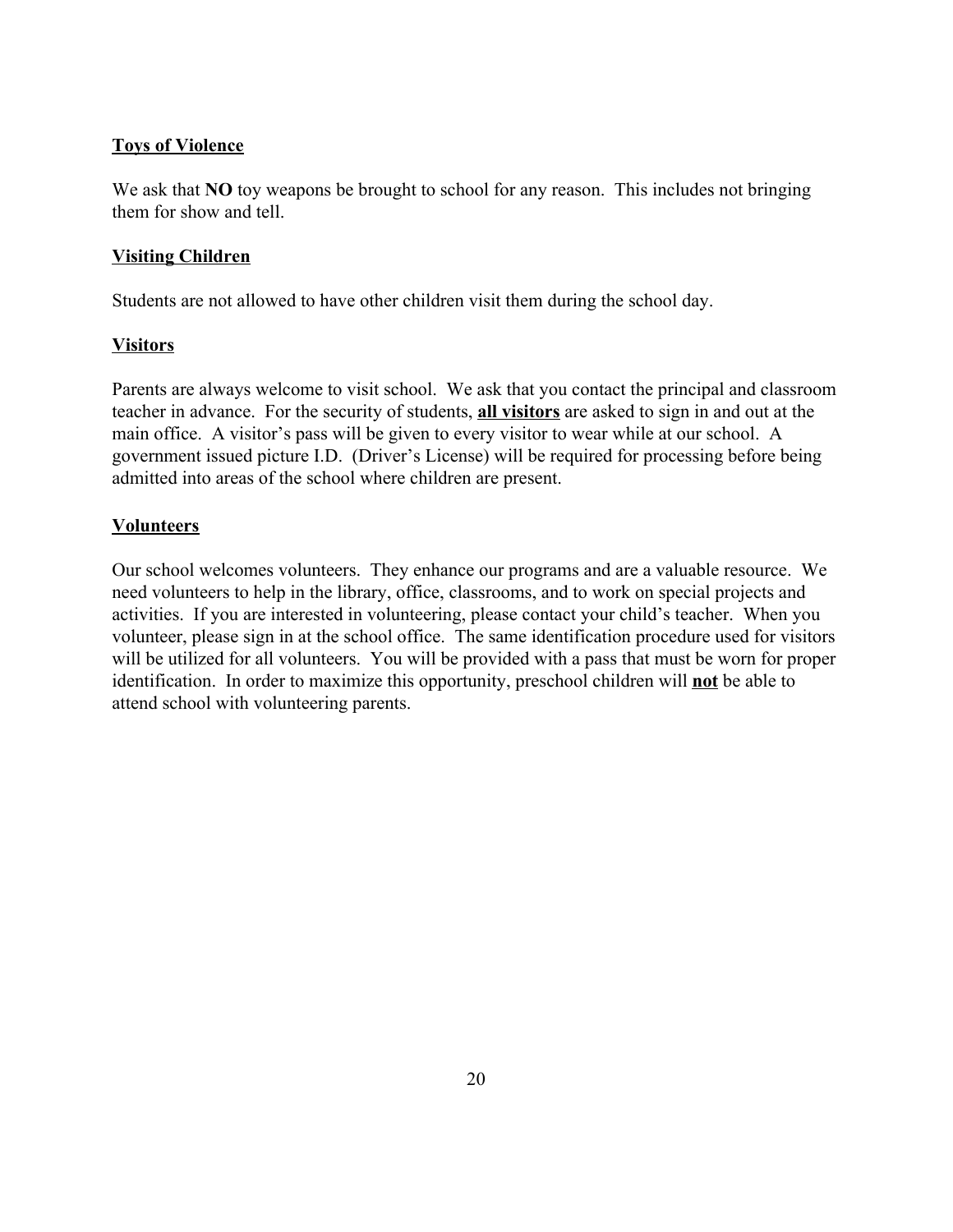#### **STUDENT BEHAVIOR GUIDELINES**

Please see Board Policy on the Lakeland Joint School District website for a complete list of the Student Discipline Policy.

#### **Code of Conduct**

In light of Lakeland's philosophy and objectives, the District's code of conduct shall be fair, consistent, nondiscriminatory, and protective of student rights and responsibilities. Lakeland Joint School District #272 does not discriminate or deny services on the basis of age, race, religion, color, national origin, sex, and/or disability.

In order to meet the varied needs of elementary and secondary schools within the Lakeland School District, the Board of Trustees recognize the need for the individual rules and regulations that will supplement the Board's policies. School and classroom disciplinary rules shall have the force of policy when appropriately applied.

While on school property or under the supervision of school authorities, students shall be subject to the direction of school officials and shall at all times be subject to the rules, regulations, and policies of the District, along with the rules of individual schools and classrooms. Student handbooks may contain a synopsis of school district rules, regulations, and policies. Such policies, verbatim, have been reduced to writing and made available at the building principal's office, the district's website, and district administration office for review by students and/or parents.

#### **Chemical and Substance Abuse**

Because the district believes that the use of drugs and alcohol is both illegal and harmful, students are prohibited from drinking, delivery of, or being in the possession of, or under the influence of alcoholic beverages, or being in the possession of, delivery of, or under the influence of drugs as herein defined, or other intoxicants on school property or while under the supervision of school authorities. "Drug" means (1) substances recognized as drugs in the official United States Pharmacopoeia, official Homeopathic Pharmacopoeia of the United States, or official National Formulary, or any supplement to any of them; (2) substances intended for use in the diagnosis, care, mitigation, treatment or prevention of disease in man or animals; (3) substances (other than food) intended to affect the structure of any function of the body of man or animals; and (4) substances intended for use as a component of any article specified in clause (1), (2), or (3), of this subsection. It does not include devices or their components, parts, or accessories. (However, possession of drug paraphernalia may be cause for disciplinary action). A drug shall also include a counterfeit or pseudo drug which shall be defined as any substance which, or the container or labeling of which, without authorization, bears a likeness and is intended by the possessor or deliverer or recipient to represent a drug, whether or not the substance is actually a drug as her-in-above defined.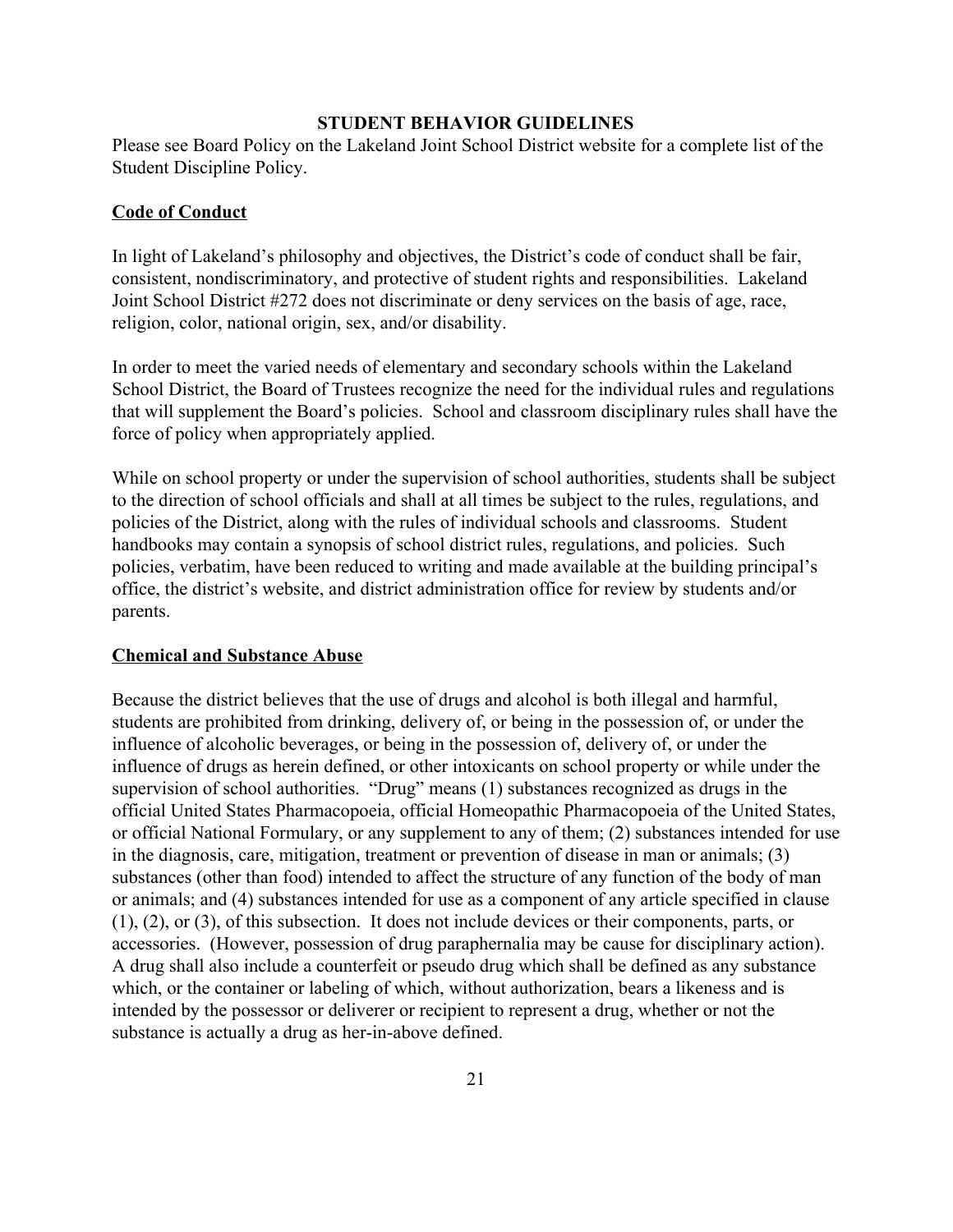This policy is progressive for the student's entire school career. Students who violate the drug and alcohol policy may be subject to the following disciplinary actions:

*First Offense*: An out-of-school suspension of up to five days with a parent conference and zeros for the days missed, and a reporting to the Superintendent that may result in a show cause hearing and/or recommendation for expulsion:

**Second Offense:** A second offense involves a second event that results in violation of this policy. The first occurrence may have happened previously in a student's school career in this or any School District. Suspended and referred to the Superintendent for a show cause hearing of whether the student should be referred to the Board of Trustees with a recommendation for expulsion.

However, any student who knowingly sells, delivers or otherwise provides drugs as herein defined or other intoxicants to another student at school or while under supervision of school authorities shall be immediately suspended and referred to the Superintendent for a show cause hearing of whether the student should be referred to the Board of Trustees with a recommendation for expulsion.

In all substance abuse cases where a student is reasonably suspicioned to be in violation of this policy, (regardless of any previous voluntary disclosure), the appropriate law enforcement officials shall be notified with a request to have a law enforcement evaluation for possible transfer to custody pursuant to Idaho Code 20-516.

Students are prohibited from using tobacco or being in the possession of tobacco products on the school grounds or while under the supervision of school authorities. Violations of this policy will be punishable as follows:

- (1) the first offense shall result in a one day in-school-suspension;
- (2) the second offense shall result in a three day out-of-school suspension with a parent conference and zeros for the days missed; and
- (3) the third offense shall result in the student being suspended and referred to the Superintendent for a show cause hearing of whether the student should be referred to the Board of Trustees with a recommendation for expulsion.

#### **Damage to Property**

Our district takes pride in its facilities, furniture, equipment, and the materials that we offer our students. Any pupil who shall cut, deface, or otherwise damage any school building or equipment, or who shall be guilty of theft of school district property, shall be liable for disciplinary action and his/her parents or guardians shall be liable for damages to the amount of the injury or theft to be collected by a school district official for the Board of Trustees.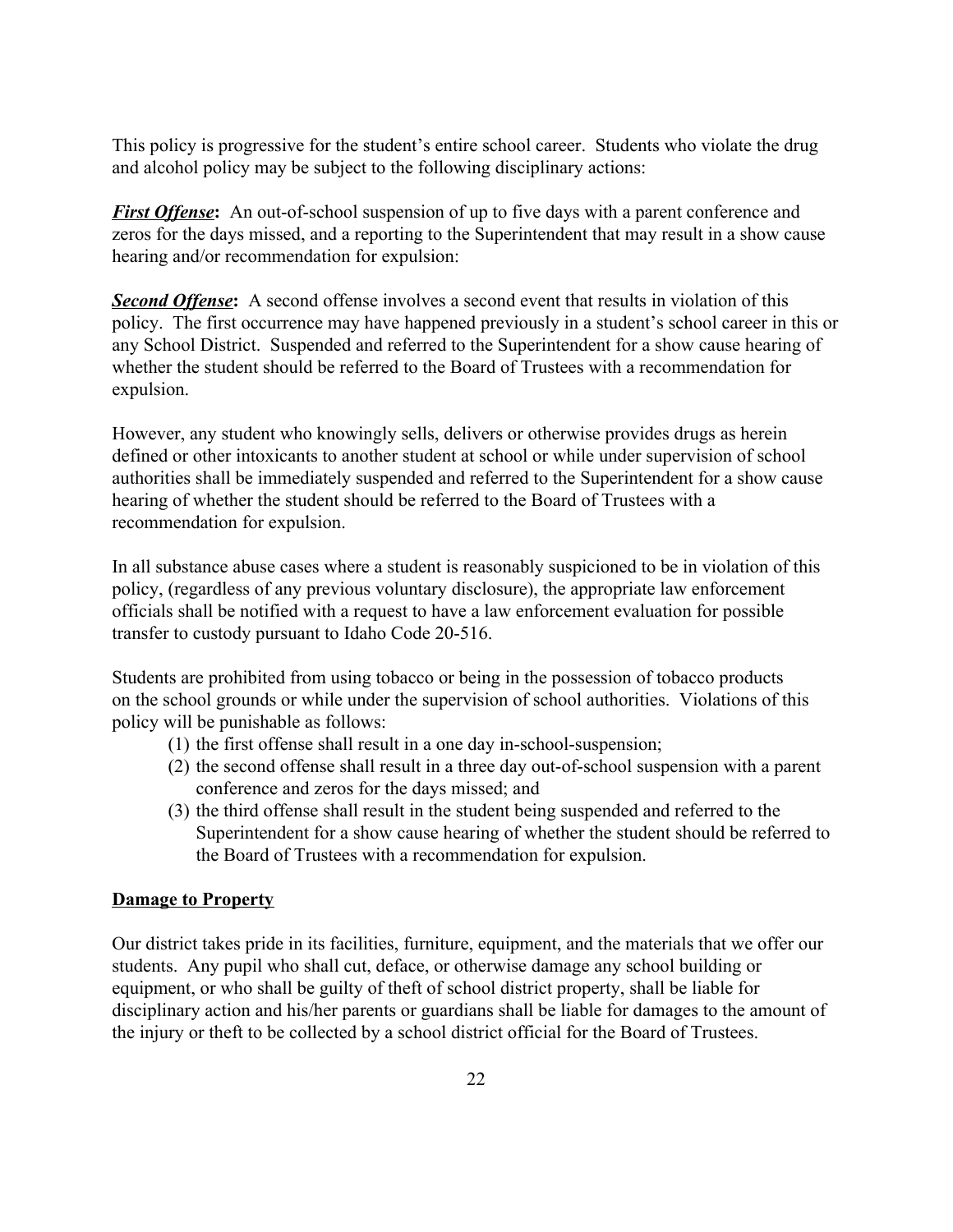#### **Dangerous Items/use and/or possession of:**

Guns, ammunition, knives, fireworks, and other dangerous items are not to be brought to school by students.

Any student who brings a weapon as defined by federal law onto school property shall be subject to expulsion from school for a period of not less than one year from the date of initial suspension for such violation.

Teachers and principals are authorized to confiscate such items immediately and take disciplinary action.

It is our hope that inappropriate behaviors will be few, enabling us to focus on the positive, praiseworthy actions of all students.

In the event that a knife is found to have been accidentally brought to school and the building administration is able to clearly determine the absence of any intent by the student to harm himself/herself or others, the student may be referred for a Re-Entry Hearing (formally called a Show Cause Hearing) before District Office Administration. The outcome of this hearing, which will include a signed behavior contract, shall be presented to the Board of Trustees at the next regularly scheduled Board meeting. At that time the board may hold an expulsion in abeyance and approve the recommended disciplinary action presented by District Office Administration.

#### **Drug Free Environment**

No tobacco, drugs or alcohol are permitted on school property. This is in compliance with a State Board of Education regulation. Clothing with drug (alcohol and tobacco) advertisements is not permitted to be worn at school.

#### **Expectations**

The Lakeland Elementary Schools' emphasis is on student growth: academic and developmental. We believe all students can behave appropriately while at school. We will allow no students to stop the teacher from teaching or prevent other students from learning.

We believe our emphasis on the rights and safety of all our students will produce a more productive and positive place to learn and grow. To benefit from good discipline, a school must have disciplinary rules: (1) that are known to everyone, (2) that are consistently enforced by all staff, (3) that are clearly understood, and (4) that are supported by parents.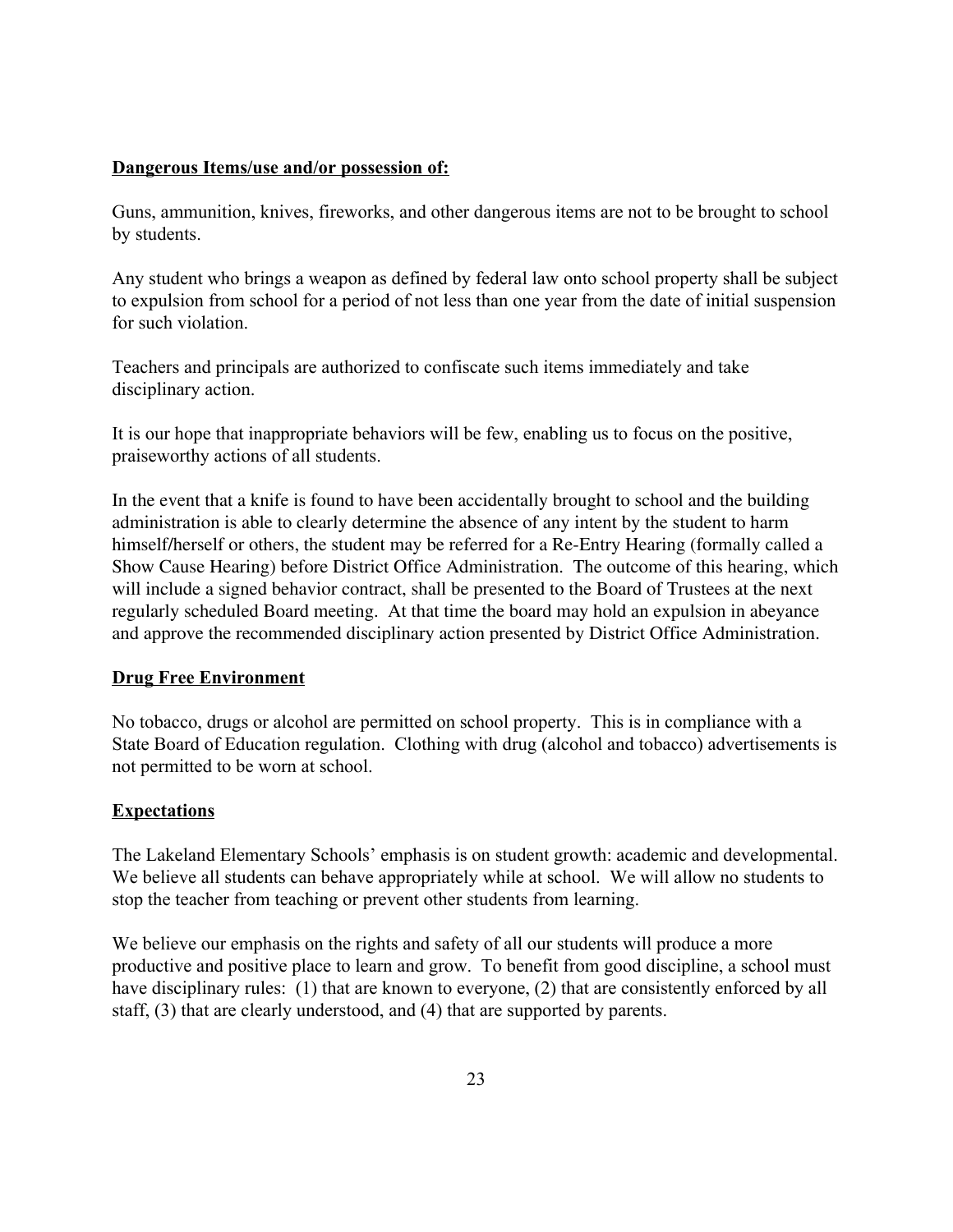We would like to request that you and your child review this discipline philosophy and the school rules. Thank you for taking the time to read and discuss this information with your child.

All students shall:

- Follow school/classroom rules and directions.
- Be punctual and regular in attendance.
- Complete assignments and use time effectively.
- Respect the rights and property of others.
- Be courteous and polite.
- Practice self-control.
- Work to the best of his/her ability.

## **Freedom of Expression and Assembly**

Student rights and responsibilities shall be based on the following assumptions:

- $\geq$  That the right to attend school is purposeful.
- $\triangleright$  Students are free to exercise their constitutionally protected rights but shall not infringe upon the rights of others.
- $\triangleright$  Fair treatment and due process, where appropriate, shall be guaranteed to all students.
- $\geq$  Students shall be encouraged to exercise their rights and responsibilities by being an active member of the school.
- $\triangleright$  Students shall have the right to equality of educational opportunity regardless of race, creed, or sex.
- $\triangleright$  The effective development of a climate for learning requires understanding and good faith on the part of all concerned.

The Board of Trustees and the school administration believe that genuine student involvement in educational programs requires responsible student action. Students shall be expected to act with respect for school regulations, concerns for others, and personal dignity. Students are encouraged to express their beliefs and feelings but not in a manner that is disruptive or degrading to others.

# **Harassment, Intimidation, Initiations, Hazing, Bullying or Threats**

The Board of Trustees is committed to providing a positive and productive learning and working environment. Hazing, harassment, intimidation, cyber bullying, or bullying by students or third parties is strictly prohibited and shall not be tolerated in the District. This includes actions on school grounds, school property, school buses, at school bus stops, at school sponsored events and activities, and through the use of electronic technology or electronic communication equipment on school computers, networks, forums, or mailing lists and actions at locations outside of those listed above that can be reasonably expected to materially and substantially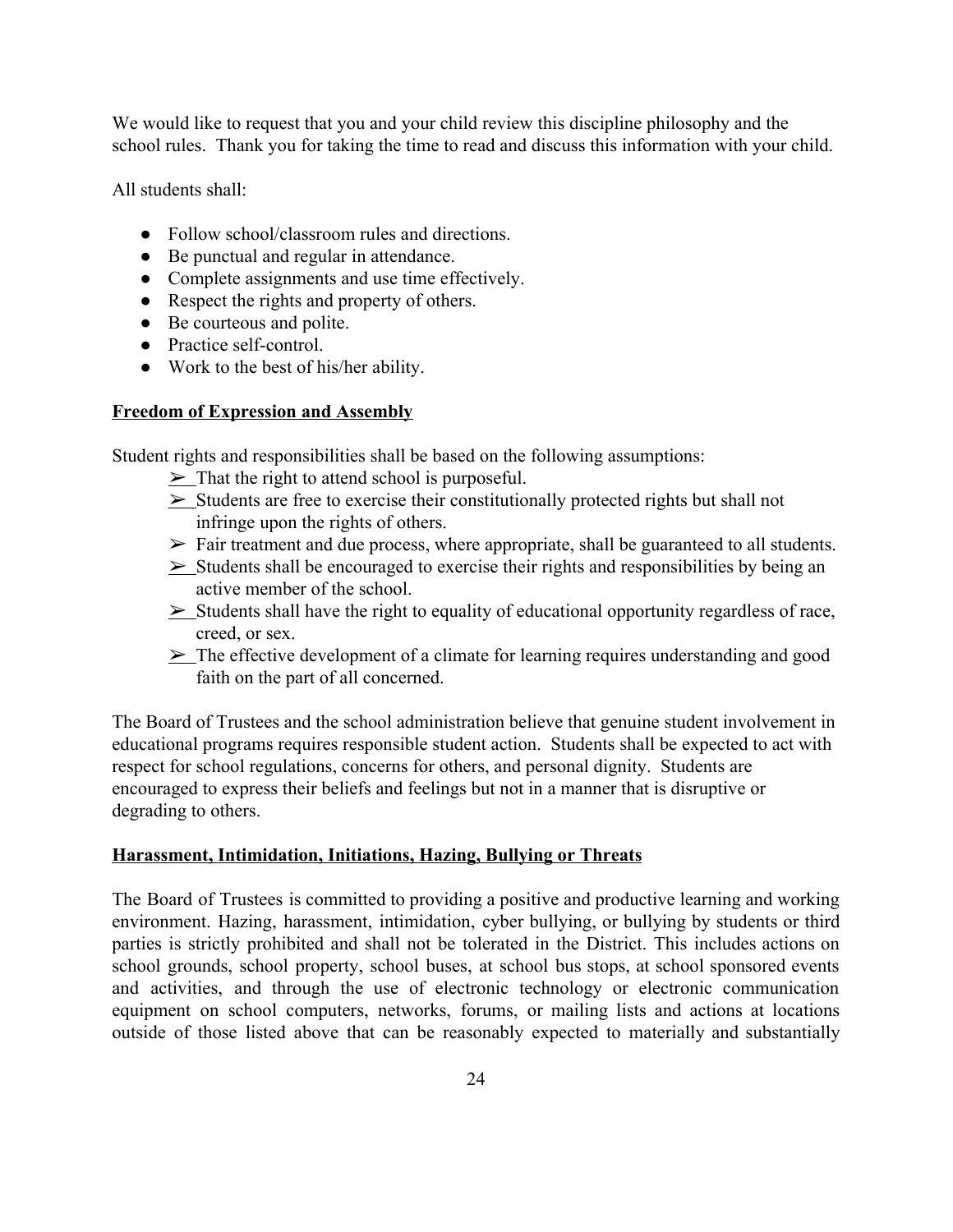interfere with or disrupt the educational environment of the school or impinge on the rights of other students at school. The Board expects all students to treat each other with civility and respect and not to engage in behavior that is harmful to another student or the property of another student. The Board expects students to conduct themselves in keeping with their level of maturity, with a proper regard for the rights and welfare of other students, for school personnel, and for the educational purpose underlying all school activities. Discipline Students whose behavior is found to be in violation of this policy will be subject to discipline and graduated consequences, up to and including expulsion consistent with the Board's policy on student discipline. Third parties whose behavior is found to be in violation of this policy shall be subject to appropriate sanctions as determined and imposed by the Superintendent or Board. Students or third parties may also be referred to law enforcement officials. Notification Information on the District's bullying policy and relevant procedures shall be provided in writing at the beginning of each school year to school personnel, parents, and students in the District and included in student handbooks. Information provided to students shall be provided in a manner appropriate to the student's age, grade, and level of academic achievement. Procedures The Superintendent is directed to develop administrative procedures to implement this policy. Procedures shall include descriptions of prohibited conduct, reporting and investigative procedures, rules for disciplining students who violate this policy, and provisions to ensure notice of this policy is provided to students, teachers, and third parties.

#### Reporting

 The District shall annually report bullying incidents to, and in the manner and on the form provided by, the State Department of Education. The Board shall review this policy annually. **Definitions** 

1. "Third parties" include, but are not limited to, coaches, school volunteers, parents, school visitors, service contractors or others engaged in District business, such as employees of businesses or organizations participating in cooperative work programs with the District and others not directly subject to District control at inter-district and intra-district athletic competitions or other school events.

2. "District" includes District facilities, District property, buses, electronic technology or electronic communication equipment on District computers, networks, or forums and non- District property if the student or employee is at any District-sponsored, District-approved or District-related activity or function, such as field trips or athletic events where students are under the control of the District or where the employee is engaged in District business.

3. "Hazing" includes, but is not limited to, any act that recklessly or intentionally endangers the mental health, physical health, or safety of a student for the purpose of initiation or as a condition or precondition of attaining membership in, or affiliation with, any District- sponsored activity or grade level attainment, such as forced consumption of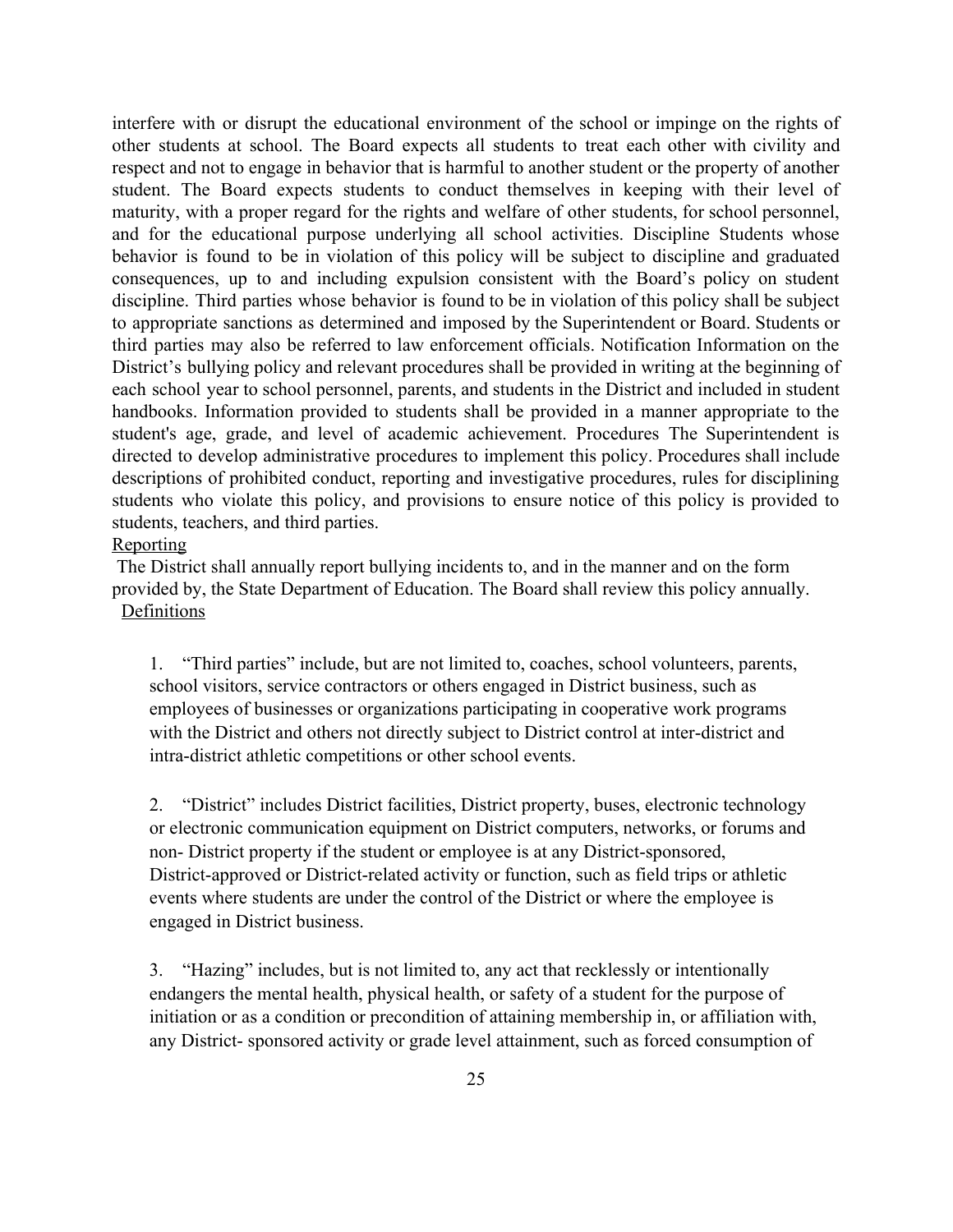any drink, alcoholic beverage, drug, or controlled substance, forced exposure to the elements, forced prolonged exclusion from social contact, sleep deprivation or any other forced activity that could adversely affect the mental or physical health or safety of a student; requires, encourages, authorizes, or permits another to be subject to wearing or carrying any obscene or physically burdensome article, assignment of pranks to be performed or other such activities intended to degrade or humiliate.

4. "Harassment" includes, but is not limited to, any act which subjects an individual or group to unwanted, abusive behavior of a nonverbal, verbal, written, electronic, or physical nature on the basis of an actual or perceived characteristic, including but not limited to age, race, religion, color, national origin, disability, gender, gender identity and expression, sexual orientation, physical characteristic, cultural background, socioeconomic status, geographic location, familial status, or weight.

5. "Harassment, intimidation, or bullying" means any act that substantially interferes with or disrupts the educational environment or impinges on the rights of other students at school, a student's opportunities or performance, that takes place on or immediately adjacent to school

grounds, school property, at any school-sponsored activity, on school-provided transportation or at any official school bus stop, and that has the effect of:

A. Harming a student or damaging a student's property;

B. Knowingly placing a student in reasonable fear of harm to the student or damage to the student's property; or

C. Is sufficiently severe, persistent, or pervasive so that it creates an intimidating, threatening, abusive, or hostile educational environment.

5. "Cyber bullying" includes, but is not limited to the following misuses of technology: harassing, teasing, intimidating, threatening, or terrorizing another person by sending or posting inappropriate and hurtful e-mail messages, instant messages, text messages, digital pictures or images, or website postings, including blogs through the District's computer network and the internet, whether accessed on campus or off campus, during or after school hours or through any private electronic device done when the student is present at school. In the situation that cyber bullying originated from a non-school computer, but has been brought to the attention of school officials, any disciplinary actions shall be based on whether the conduct is determined to be reasonably expected to materially and substantially interfere with or disrupt educational environment of the school or impinge on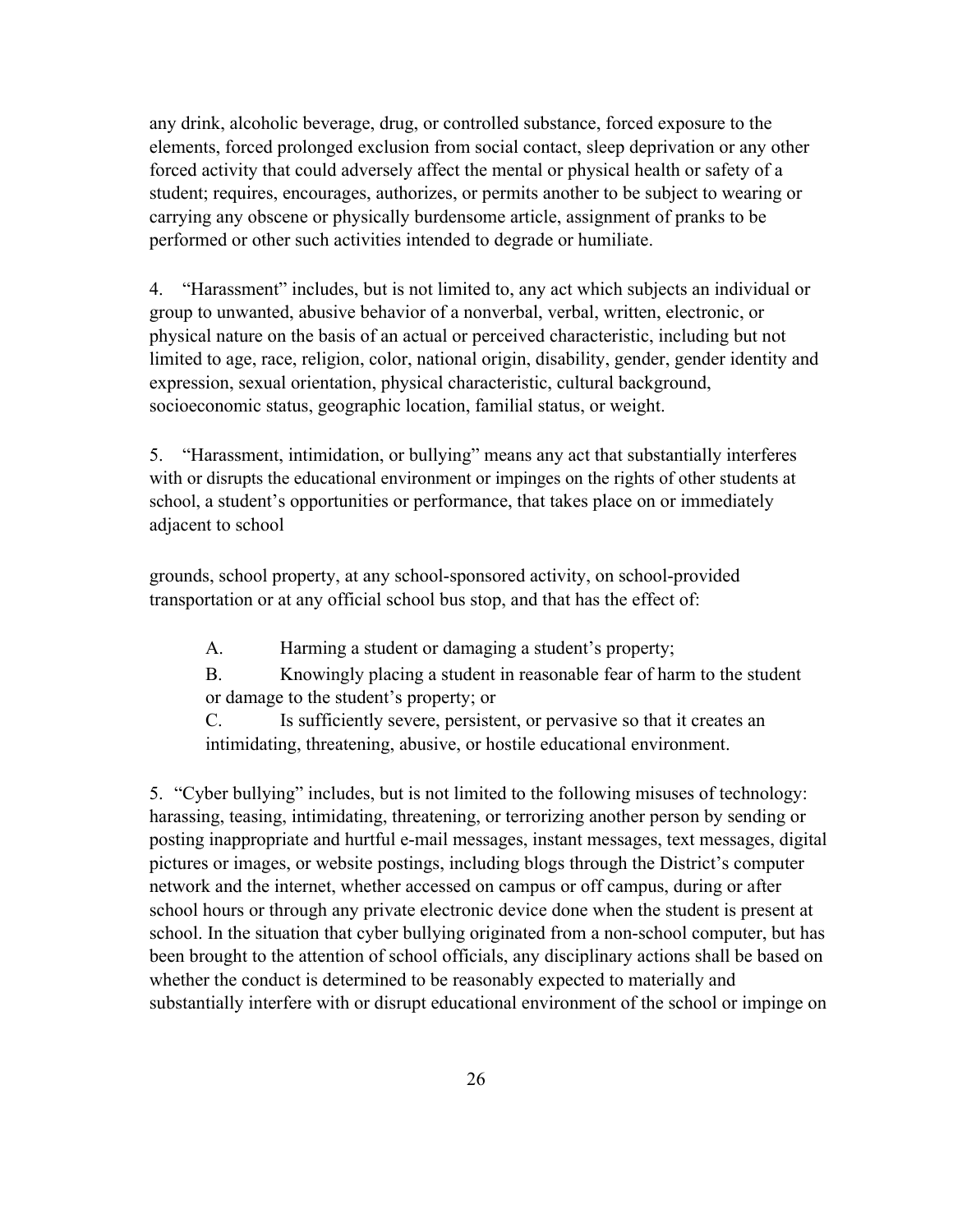the rights of other students at school and/or in violation of District policy or state law. The Administration shall, at their discretion, contact local law enforcement.

6. "Intimidation" includes, but is not limited to, any threat or act intended to tamper, substantially damage or interfere with another's property, cause substantial inconvenience, subject another to offensive physical contact or inflict serious physical injury on the basis of race, color, religion, national origin, gender identity and expression, or sexual orientation.

#### **Procedural Due Process**

 A student's right to fair treatment and due process shall be safeguarded through a consistently applied practice of informing the student of any alleged rule violation and the evidence against him or her (notice), and by allowing the student an opportunity to explain his or her version of the facts (hearing) before deciding on or imposing any punishment.

Upon request the hearing process may be extended to a "higher authority". The normal channel for hearing complaints or concerns regarding student discipline shall be from Student to Teacher to Principal to Superintendent to School Board. Neither the Board as a whole nor any individual member will entertain or consider communications or complaints from students or parents until they have first been referred to the building principal or Superintendent of Schools.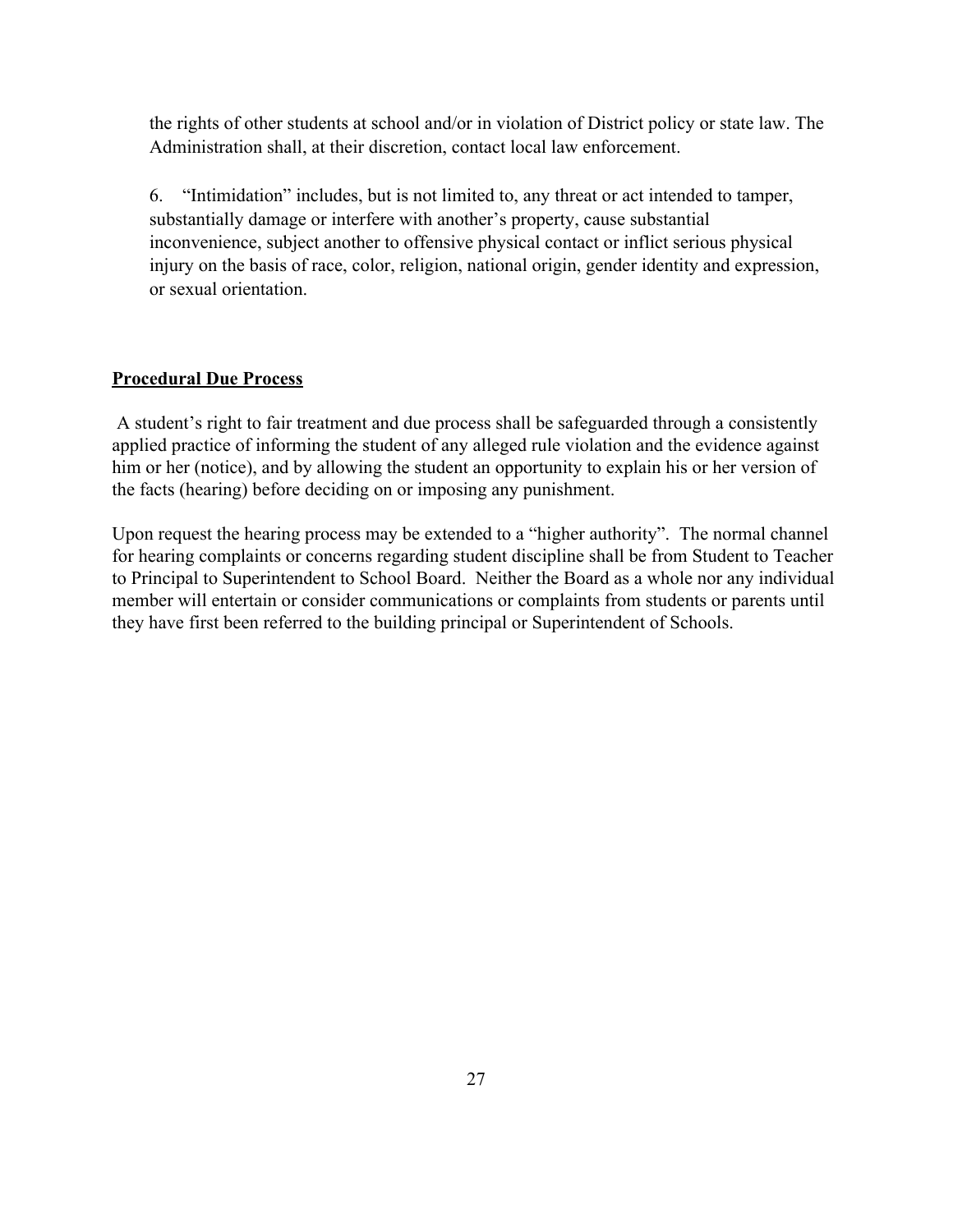## **Registered Sexual Offenders**

The Lakeland Joint School District recognizes the danger sex offenders pose to student safety. Therefore, to protect students while they travel to and from school, attend school or at school-related activities, the District is implementing this policy. In addition, software that scans all available state sex offender registries is on-site at elementary and junior high schools. This requires visitors to have state or federal issued identification.

State law prohibits a person who is currently registered or is required to register under the sex offender registration act to:

- 1. Be on or remain on the premises of a school building or school grounds when the person believes children under the age of eighteen (18) years are present.
- 2. Loiter on a public way within five hundred (500) feet of school grounds or a school building when children under the age of eighteen (18) years are present.
- 3. Be in any vehicle owned, leased or contracted by a school to transport students to or from school or school-related activities when children under the age of eighteen (18) years are present in the vehicle.
- 4. Reside within five hundred (500) feet of a school, unless the person's residence was established prior to July 1, 2006.

Provided, however, section numbers 1 and 2 immediately above shall not apply when the person:

- A. Is a student in attendance at the school; or
- B. Is attending an academic conference with school officials as a parent or legal guardian of a child who is enrolled in the school and is participating in the conference; or
- C. Is attending a scheduled school event with school officials as a parent or legal guardian of a child who is enrolled in the school and is participating in the school event; or
- D. Resides at a state licensed or certified facility for incarceration, health care or convalescent care; or
- E. Is picking up a child or children or dropping off a child or children and the person is the child or children's parent or legal guardian; or
- F. Is temporarily on school grounds, during school hours, for the purposes of making a delivery involving mail, food or other necessary delivery.

#### Process

Whenever possible all visitors or patrons entering a school campus must produce an ID to be scanned. This includes all deliveries during school hours. Appropriate software will compare the ID with state sexual offender registries. If alerted a registered sex offender will not be allowed in the building unless accompanied by an administrator.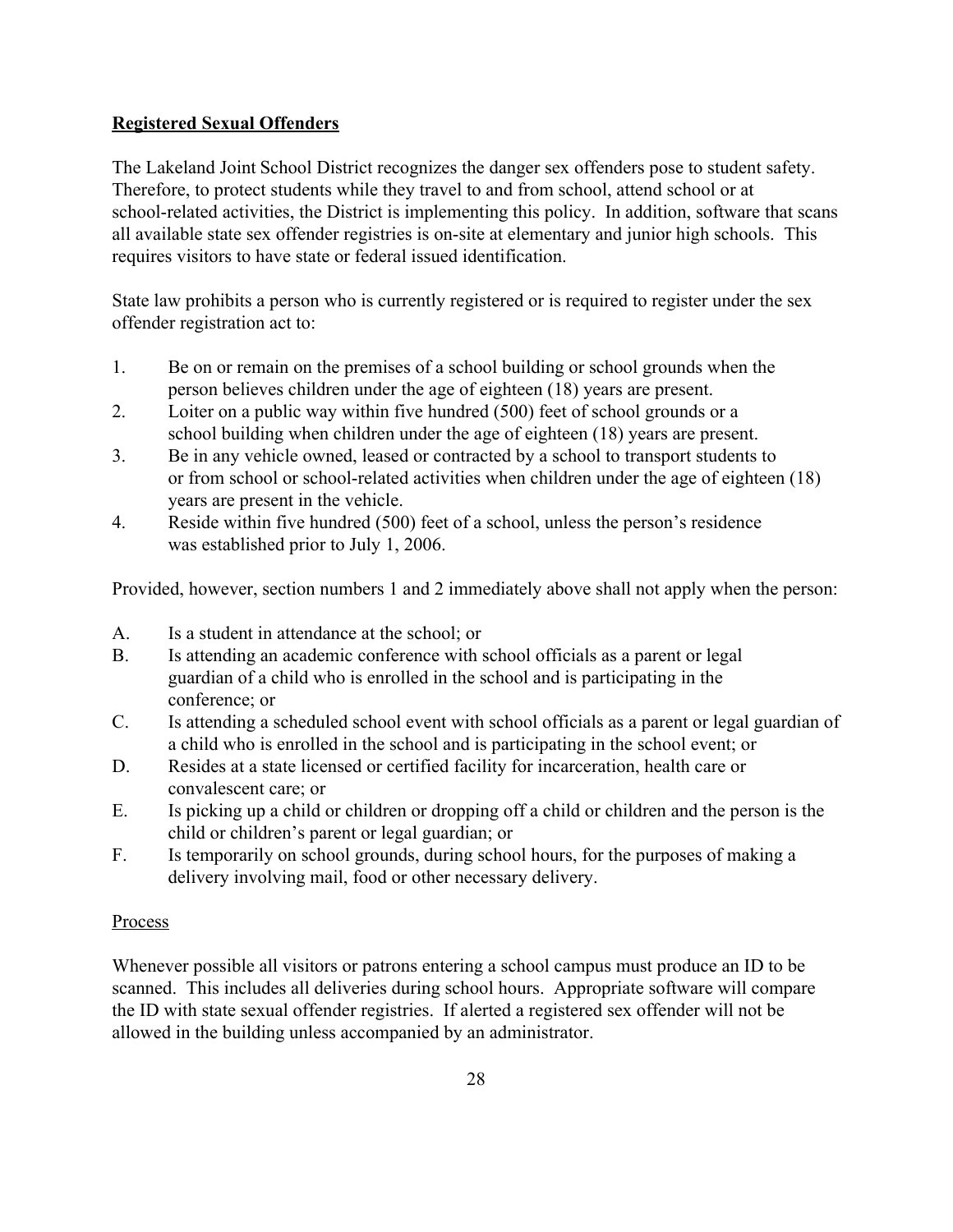A student attending school that is a registered sex offender will not be allowed to attend or participate in after hour school activities unless approved by the school administration.

A parent or legal guardian that is a registered sex offender will not be allowed on school property unless attending an academic conference or school event, in which their child is participating, or they are transporting their child to and from school, and then only after notifying the school principal and receiving permission.

Normally, a delivery person that is a registered sexual offender will not be allowed on school property. In exceptional circumstances, they must be accompanied by school personnel.

If a sex offender violates this policy, school officials shall immediately contact law enforcement.

## **Restraint**

As a part of the emergency procedures in place in our schools, any student who poses an imminent risk of injury to him/herself or others may be physically restrained and/or placed in seclusion by school staff in accordance with School Board policies. These could occur along with other emergency actions such as calling the police. As soon as possible after any such incident the parents or guardian will be informed when any of these actions have occurred.

#### **Rocks, Snow, Ice, Woodchips**

Throwing rocks, snow, ice or wood chips will not be tolerated. The potential for serious injury is great. Severe consequences will result.

#### **Search and Seizure**

In order to maintain discipline and safety for all students or when there is reason to believe that a student may be engaged in an illegal activity, school officials may search a student's person, or any and all areas under his/her immediate control on the school grounds. School lockers, books, equipment, or other items belonging to the school shall be considered on loan to a student and school officials shall have the right to inspect such items at any time. Any dangerous items or illegal material found in the possession of or subject to the immediate control of a student may be confiscated. Other appropriate disciplinary measures may also follow including referral to appropriate law enforcement officials.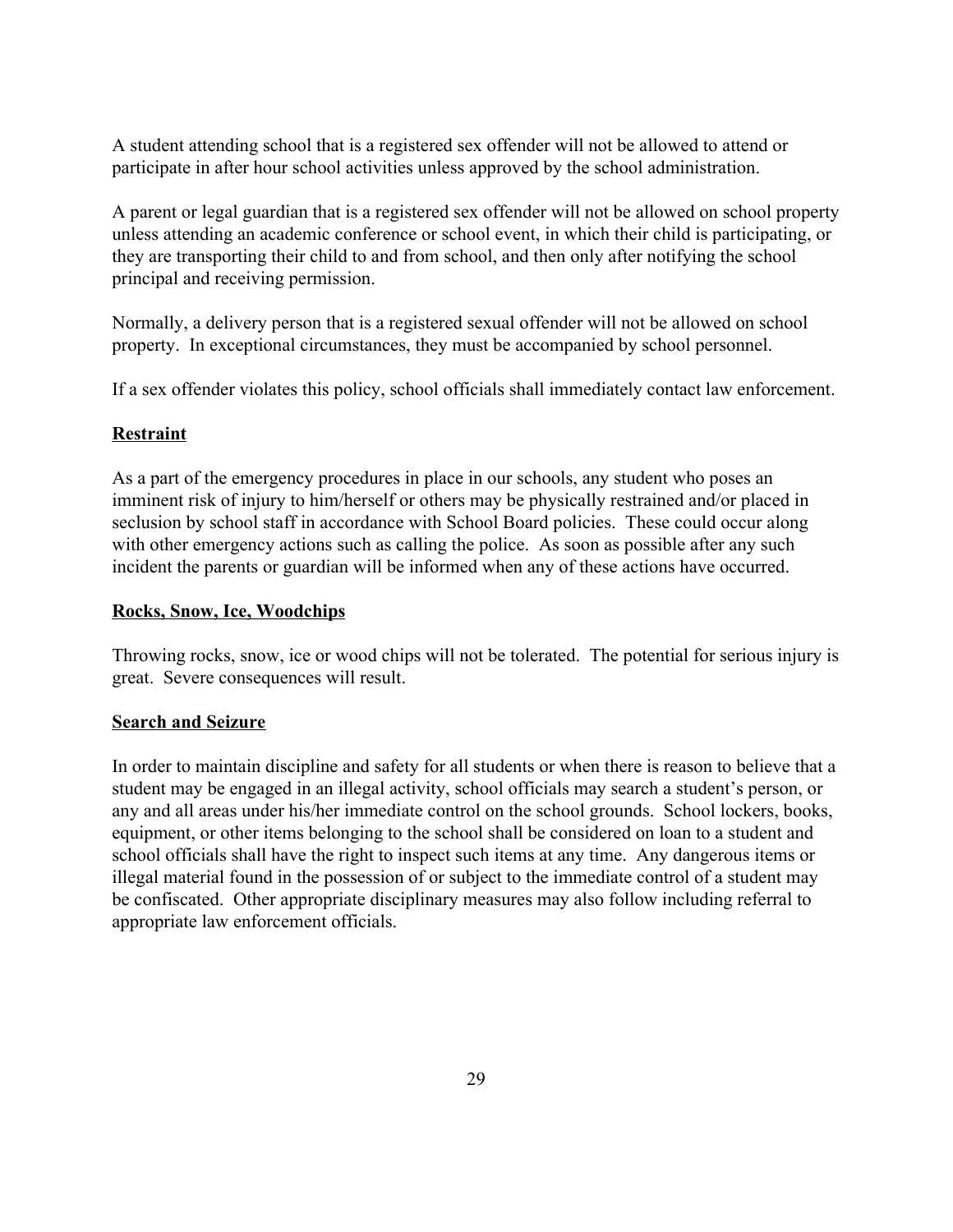## **Severe Inappropriate Behavior**

Any severe inappropriate behavior such as:

- A. Disrespect to adults refusing to cooperate, swearing, using inappropriate language, talking back, harassment, or;
- B. Hurting someone else fighting, punching, throwing objects (including snow, ice, rocks and woodchips) or;
- C. Destroying school property, destroying property of others, or;
- D. Illegal activity (i.e. alcohol or drug possession, theft, use and/or possession of dangerous items) or;
- E. Threatening the safety of others or;
- F. Bringing harmful objects to school (i.e. pocket knives, bullets, laser pointers) will not be tolerated and will result in the offender receiving consequences. If the activity is illegal, a police officer may be called to come for the child. If property is abused or destroyed, restitution will be expected. In all cases of severe inappropriate behavior, parents will be notified and will be asked to work with the school to help the child make an acceptable, responsible behavior choice.
- G. Initiations/Hazing/Threats of students are strictly prohibited.

## **Substitute Teachers' Authority**

Substitute teachers are employees of the district and should be treated with respect. Students should submit to a substitute's authority and direction.

#### **Suspension and Expulsion**

Suspension is the temporary removal of a student from school when circumstances are such that he/she can no longer be kept in school without risk of detriment to the educational program, to himself, to others, or the public property. The primary purposes of suspension are to give the student, his parents, and the school the time needed for resolving a problem and the protection of life and property. The parents must be notified of each suspension. If suspension occurs during school hours, contact with the parent should be made before the student leaves the school grounds.

When a student refuses or fails to submit to reasonable and ordinary rules of order and discipline in such a way that his/her continued attendance may be expected to interfere with the educational program or the safety or welfare of school personnel or other students, such student may be suspended for up to five (5) school days according to suspension procedures as authorized by law.

Expulsion is the removal of a child from enrollment in the District schools by the Board of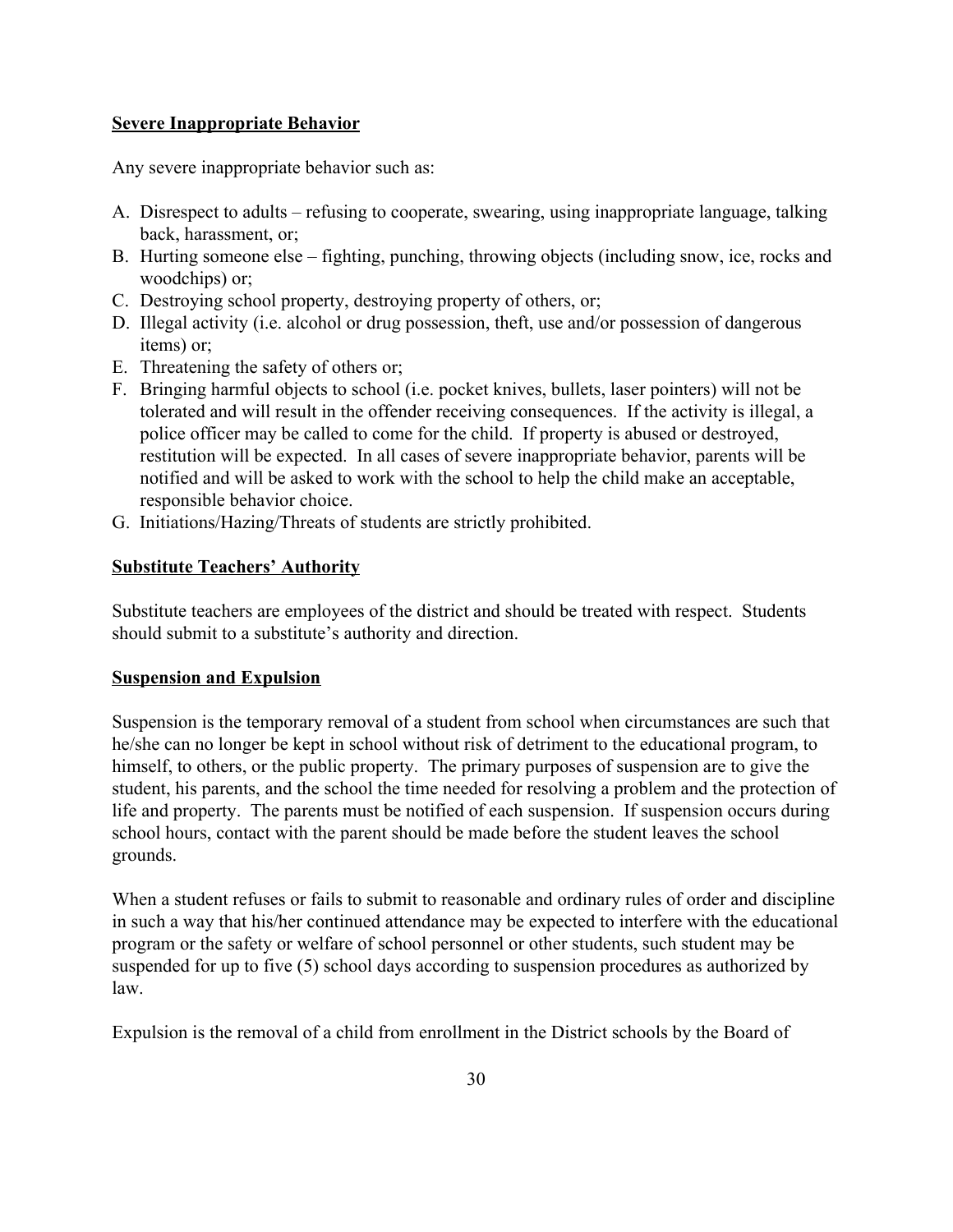#### **Trustees**

When deemed appropriate, the principal shall make a recommendation for expulsion in writing to the Superintendent of Schools. This recommendation shall be documented by a history of the student's general behavior, all previous suspensions, if any, a chronological account of the unacceptable behavior, plus the academic and attendance history of the pupil.

If after a study of the case by the Superintendent of Schools it is deemed advisable to expel the student, the Superintendent shall present the study and recommendations to the Board of Trustees for action. Any expulsion hearing that is set before the Board of Trustees shall be conducted in a manner consistent with the procedures outlined in Idaho Code 33-205. (Denial of School Attendance), as now in effect or hereafter amended.

#### **Teachers' Authority**

Pupils are required to comply with the regulations of the school, pursue the prescribed course of study, and submit to the teachers' authority. Willful disobedience, open defiance of the teachers' authority, or the use of profane or obscene language are sufficient cause for appropriate disciplinary action.

All students while on the premises of any school, riding any school conveyance, or attending any school sponsored activity shall be responsible to and under the authority of any employee of the school district and shall immediately respond to any reasonable request of said employee.

#### **Threats of violence on school property**

Lakeland Jt. School District recognizes the stress and disruption to the educational process that is caused by the threat of violence. To protect students and staff and to maintain a safe and productive educational setting this policy is being implemented.

Any person, including a student, is prohibited from threatening, by word or action, to use a firearm or other dangerous weapon to do violence to any other person on school grounds. The threat would be a statement or act intending to communicate a serious expression of intent to commit unlawful violence on school grounds.

An individual that makes such a threat will be subject to appropriate disciplinary action which may include: reporting to legal authorities and limiting access to school property. Students may receive the same punishment and/or additional school based discipline, up to, and including suspension/expulsion.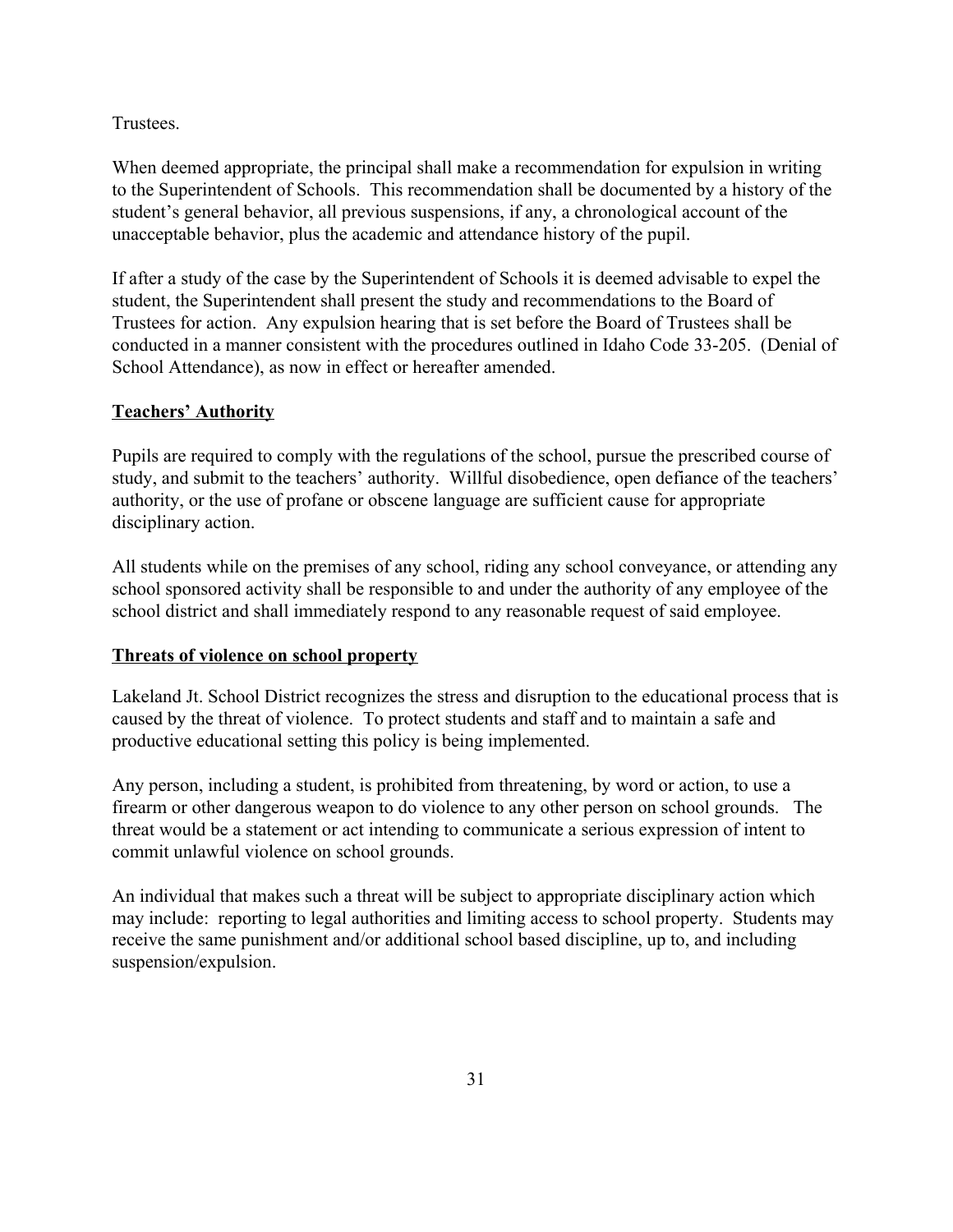## **SCHOOL BUS GUIDELINES**

**Safety** is the number one concern. Every student shall be responsible for the safety of self and others. Behavior which may cause harm to other students or which results in an unnecessary distraction for the driver shall be deemed sufficient cause for restrictive consequences up to and including expulsion from the bus. Violation of any of the following rules shall result in appropriate disciplinary measures.

- 1. While riding, students shall keep all parts of the body and any personal objects inside the bus.
- 2. Students shall not use profanity or obscene language or gestures or cause excessive noise.
- 3. Students shall avoid "horseplay" at all times by keeping hands, feet, books, or other objects to one's self.
- 4. Students shall not use or be in possession of tobacco, alcohol, or drugs.
- 5. Students shall not throw objects on, from, or into the bus nor litter on the bus.
- 6. No hazardous materials, weapons, laser pointers, dangerous objects, or animals may be brought onto a bus.
- 7. Students shall not eat or drink on the bus while riding to and from school routes.
- 8. Students shall not abuse fellow students or their property nor vandalize school property.
- 9. Students must promptly respond to a driver's request or direction.

*Riding a Different Bus:* Students will not be permitted to ride a bus on which they are not regularly assigned unless parents obtain prior approval from the principal and the transportation supervisor. Without permission, students will be required to go home as usual. Busing is not provided for students for personal business (i.e. scouts, birthday parties, spending the night with friends, etc.).

*Removing a Student from the Bus:* The bus driver **WILL NOT** release any student from the bus without authorization from the office. Parents must get a bus pass from the office to present to the driver.

#### *It is Unlawful to:*

- Enter a school bus with the intent to commit a crime
- Enter a school bus and disrupt or interfere with the driver
- Refuse to disembark after ordered to do so (18-1522; 18-113, Idaho Code)

Kindergarten and young elementary children will not be allowed to exit at isolated stops without a parent, guardian, or pre-approved adult present. Drivers are instructed to return the child to school or the transportation office if a parent, guardian, or pre-approved adult is not present at the stop.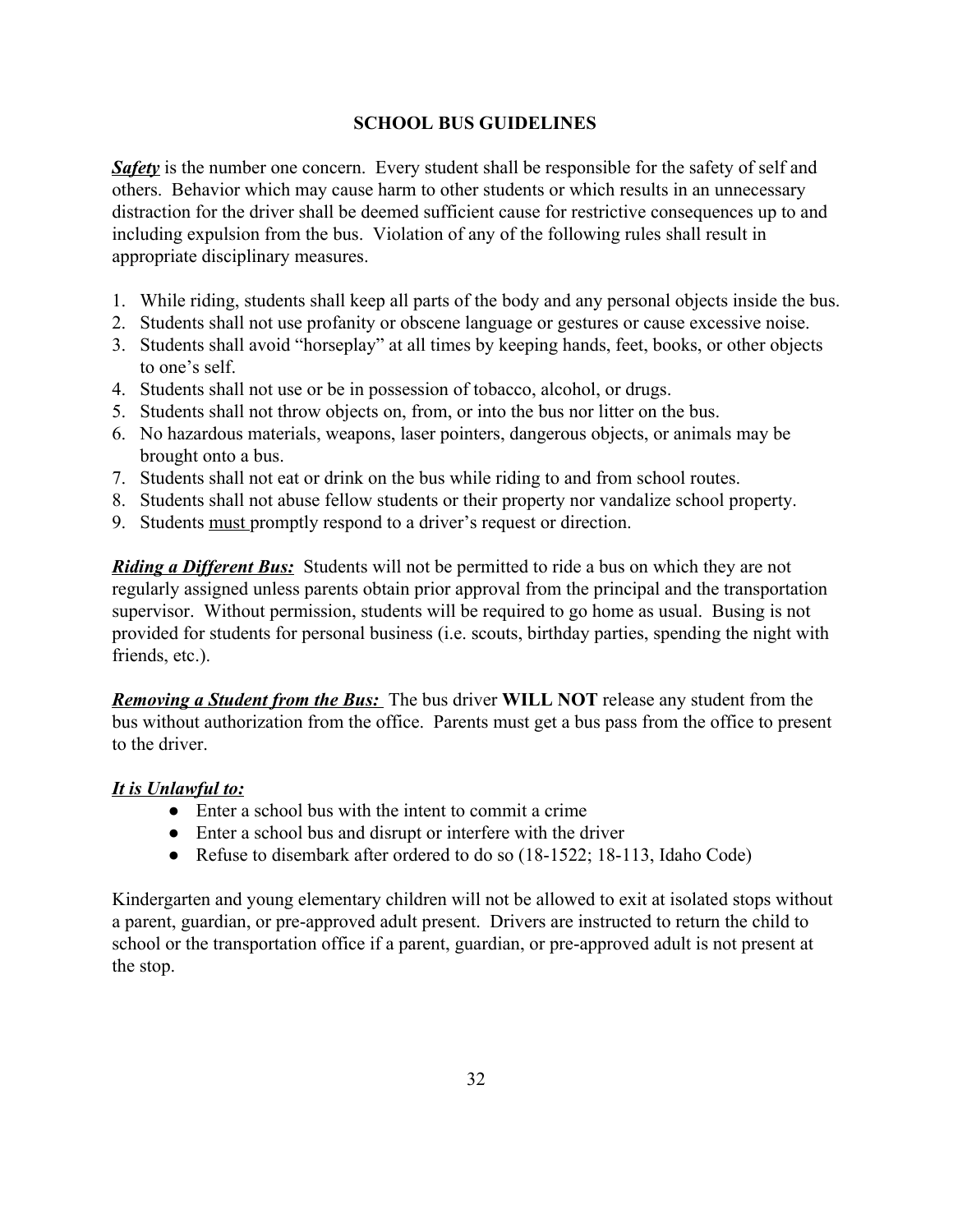# **School Safety**

# **Accidents**

Students should report to the office or teacher any accidents occurring from the time the child leaves home in the morning until he/she returns in the afternoon. In case of the necessity of a doctor visit due to an accident at school, parents should notify the school office**. Please be sure to complete the emergency contact information at registration and update as needed so we know whom to contact in case of an emergency.**

## **Change of Address and/or Telephone Number**

Please keep the school informed of your correct home address and phone numbers for home, business, and your emergency contact. Changes occurring during the year need to be reported to the school office to insure that we will be able to contact you in an emergency.

# **Emergency Procedures**

Students and staff will practice emergency procedures for dealing with fire, earthquake, local disasters, and intruders.

Please note that in the case of an emergency, students shall only be signed out and released to parents or other authorized persons.

# **Insurance and Student Injuries**

Even with the greatest precautions and the closest supervision, accidents can and do happen at school. They are a fact of life and a part of the growing-up process our children go through.

Parents need to be aware of this and be prepared for possible medical expenses that may arise should their child be injured at school.

The school district does not provide medical insurance to automatically pay for medical expenses when students are injured at school. This is the responsibility of the parents or legal guardians. The district carries only legal liability insurance.

The district does make student medical insurance available to families for their individual purchase. Brochures outlining the coverage and premiums are handed out at the beginning of the school year, and are available at the school office.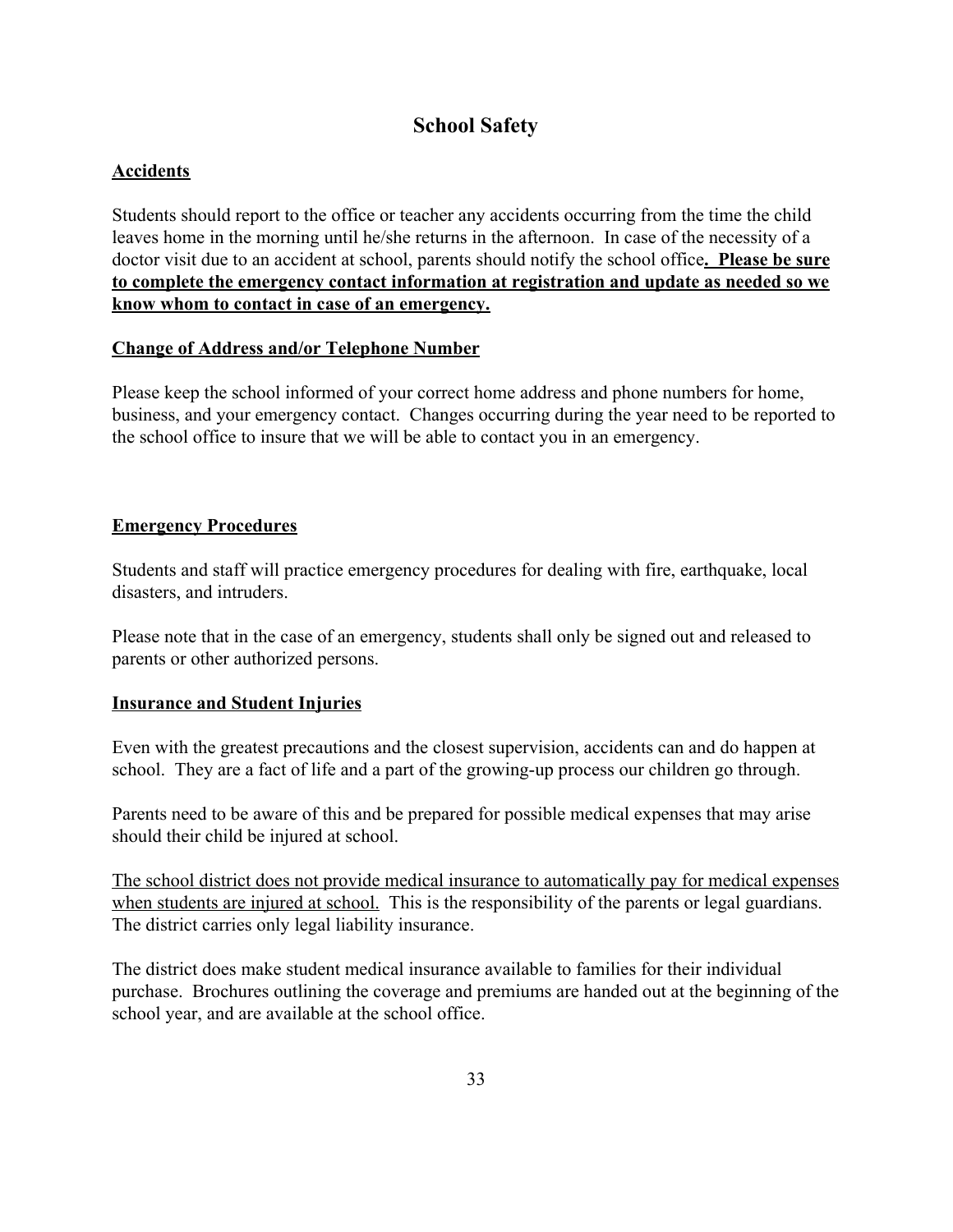*Lakeland Joint School District No. 272*



Lakeland School-wide Title I Elementary Schools

[Lakeland Board Policy Instruction #2420](https://resources.finalsite.net/images/v1530245926/lakeland272org/hht6rkoqhxsp0kezly19/2420-TitleIParentInvolvement.pdf)

Lakeland Elementary Schools each receive Federal Title I School-wide Funding, which is used to provide assistance / interventions to all students who can benefit from additional support over the regular classroom.



# **Title I Interventions**

District schools operating under School-wide Title I screen all students in the fall, using state assessments, teacher referrals, and district curriculum benchmark assessments, to determine student needs. Each school creates and provides a differentiated, multi-tiered approach to instruction to meet the needs of all levels of learners. Title I can involve identified students in pull-out, inclusion, and/or one-onone assistance in addition to instruction received in the regular classroom. Pull-out students can receive added

instruction in the Title I classroom. Inclusion students can receive added assistance in the regular classroom. And, other students may benefit from the opportunity of working one-on-one with Title I staff members to support academic gains in the regular classroom. Parents of students needing more strategic or intensive interventions to meet grade level expectations will be notified about any changes and or additions to their child's instruction.

# **Parent Involvement**



Lakeland School District endorses parent involvement and encourages regular participation of parents in all aspects of the Title I program. The education of children is viewed as a cooperative effort among parents, school and community. With this belief in mind, parents will be provided opportunities to discuss their child's progress with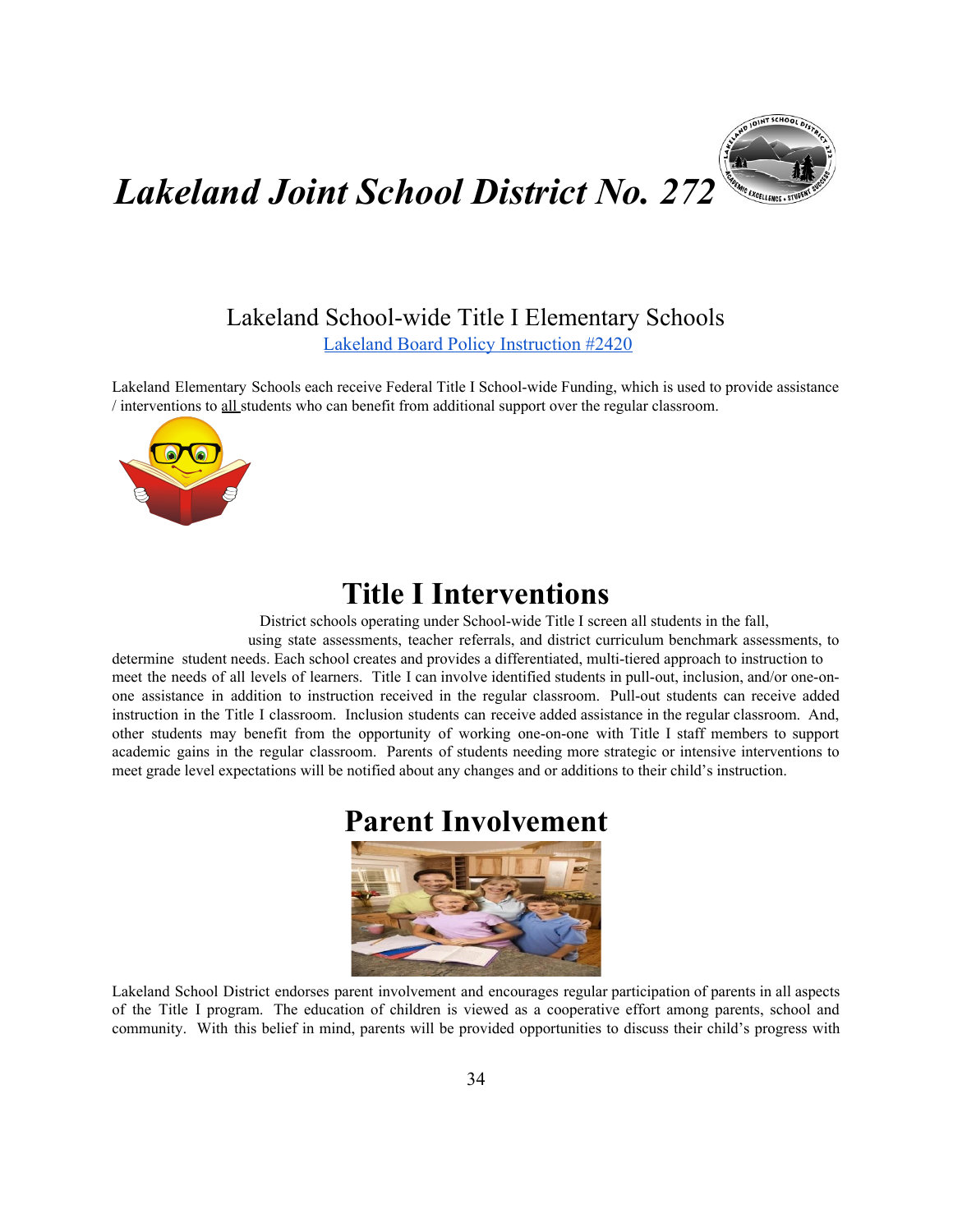the classroom and/or intervention teacher and receive guidance as to how they can assist at home in the education of their child. (For further reference, see Lakeland School District Board Policy 2420 - Title I Parent Involvement.)

# **Regarding Right to Receive Teacher Information**

Federal law requires that each school district receiving Title 1 funds notify parents of each student attending any school receiving these funds that information regarding the professional qualifications of their child's classroom teacher(s) may be requested.

As a parent of a student attending a school receiving federal program funds, you have the right to know:

• Is my child's teacher licensed to teach the grades and subject(s) assigned?

• Is my child's teacher teaching with a provisional license, meaning the state has waived requirements for my child's teacher?

- What is the college major of my child's teacher?
- What degree or degrees does my child's teacher hold?
- If there are instructional aides working with my child, what are their qualifications?

• If my child is or will be taught for 4 or more consecutive weeks this year by a teacher who is not highly qualified, will I be notified in a timely manner?

To request the state qualifications for your child's teacher or instructional aide, please contact your building principal, at your earliest convenience*.*